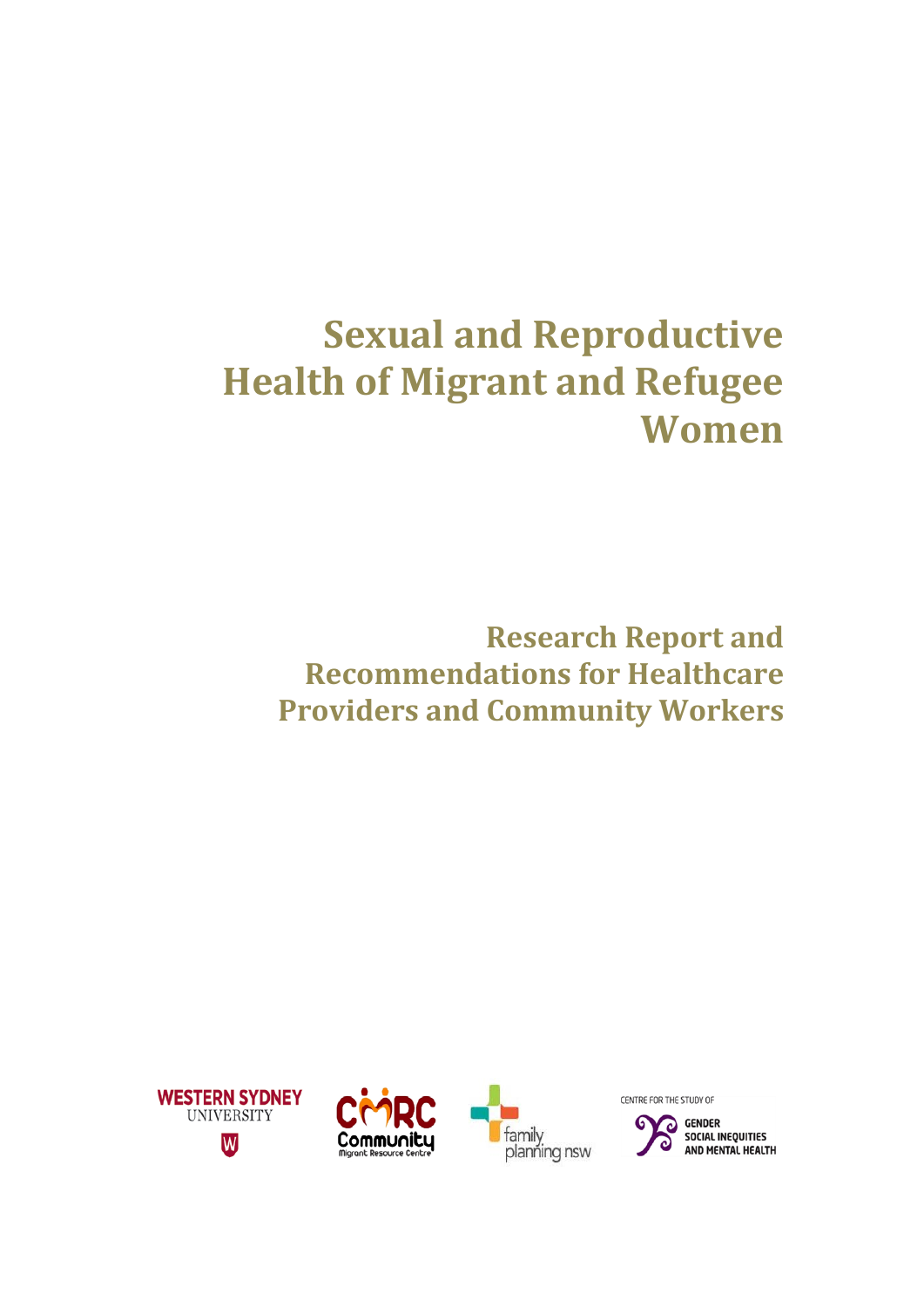

#### **Funding and research team**

This research was funded by an Australian Research Council Linkage Grant LP130100087 to the Centre for Health Research, School of Medicine, Western Sydney University, in conjunction with Family Planning New South Wales (FPNSW), The Community Migrant Resource Centre (CMRC) and Centre for the Study of Gender, Social Inequities and Mental Health, Simon Fraser University, Vancouver, Canada.

The chief investigators on the project were Jane Ussher<sup>1</sup>, Janette Perz<sup>1</sup> and Renu Narchal<sup>1</sup>. Partner investigators were Marina Morrow<sup>2</sup>, Jane Estoesta<sup>3</sup>, Jane Wicks<sup>3</sup> and Melissa Monteiro<sup>4</sup>. Christine Metusela<sup>1</sup> was the research co-ordinator, Alexandra Hawkey<sup>1</sup> a doctoral candidate, and Brenda Jamer2 and Sevinj Asgarova2 co-ordinated the Canadian data collection. The research was approved by Western Sydney University, Simon Fraser University, Vancouver Coastal Health, Fraser Health, and Family Planning NSW Ethics Committees.

<sup>1</sup> Western Sydney University; <sup>3</sup> Simon Fraser University; <sup>3</sup> Family Planning NSW; <sup>4</sup>Community Migrant Resource Centre

#### **Acknowledgements**

We thank our community interviewers: Salwa Alhag, Tabitha Ajak, Naima Abdullah, Mala Punnia-Moorthy, Nabila Qalandarzadah, Hela Jaffar in Australia, and Hoda Nassar, Rahma Abdullahi, Hala Habibi, Rima Hijazi and Adriana Paz in Canada, and also the following people and community organisations for assistance with recruitment: Conscila Emilianus, Faiza Shakori, Nuha Razaq, Nazifa Ali, CMRC, Options for Sexual Health, East Van Youth Clinic, Evergreen Community Health Centre, Burnaby New Canadian Clinic, Surrey New Canadian Clinic, and Healthiest Babies Possible, Vancouver Coastal Health. We also thank all the women who took part in interviews and focus groups to share with us their experiences of sexual and reproductive health. Finally, we thank all of the community stakeholders and service providers who gave feedback on the report.

#### **Report prepared by Jane Ussher, Christine Metusela, Alex Hawkey, Janette Perz, and formatted by Melinda Wolfenden**

#### **Suggested formal citation:**

Ussher, J.M., Perz, J., Metusela, C., Hawkey, A., Morrow, M., Narchal, R., Estoesta, J., Monteiro, M. (2017) *Sexual and reproductive health of migrant and refugee women. Research report and recommendations for healthcare providers and community workers*. Western Sydney University.

For further details about the research see:

Ussher, J. M., Perz, J., Metusela, C., Hawkey, A. J., Morrow, M., Narchal, R., & Estoesta, J. (2017). Negotiating Discourses of Shame, Secrecy, and Silence: Migrant and Refugee Women's Experiences of Sexual Embodiment. *Archives of Sexual Behavior*. DOI:10.1007/s10508-016-0898-9

Hawkey, A., Ussher, J. M., Perz, J., & Metusela, C. (2016). Experiences and Constructions of Menstruation Across Culturally and Linguistically Diverse Migrant and Refugee Women. *Qualitative Health Research,* DOI: 10.1177/1049732316672639.

An electronic copy of this report can be downloaded from: www.westernsydney.edu.au/SRH\_CALD\_Report.pdf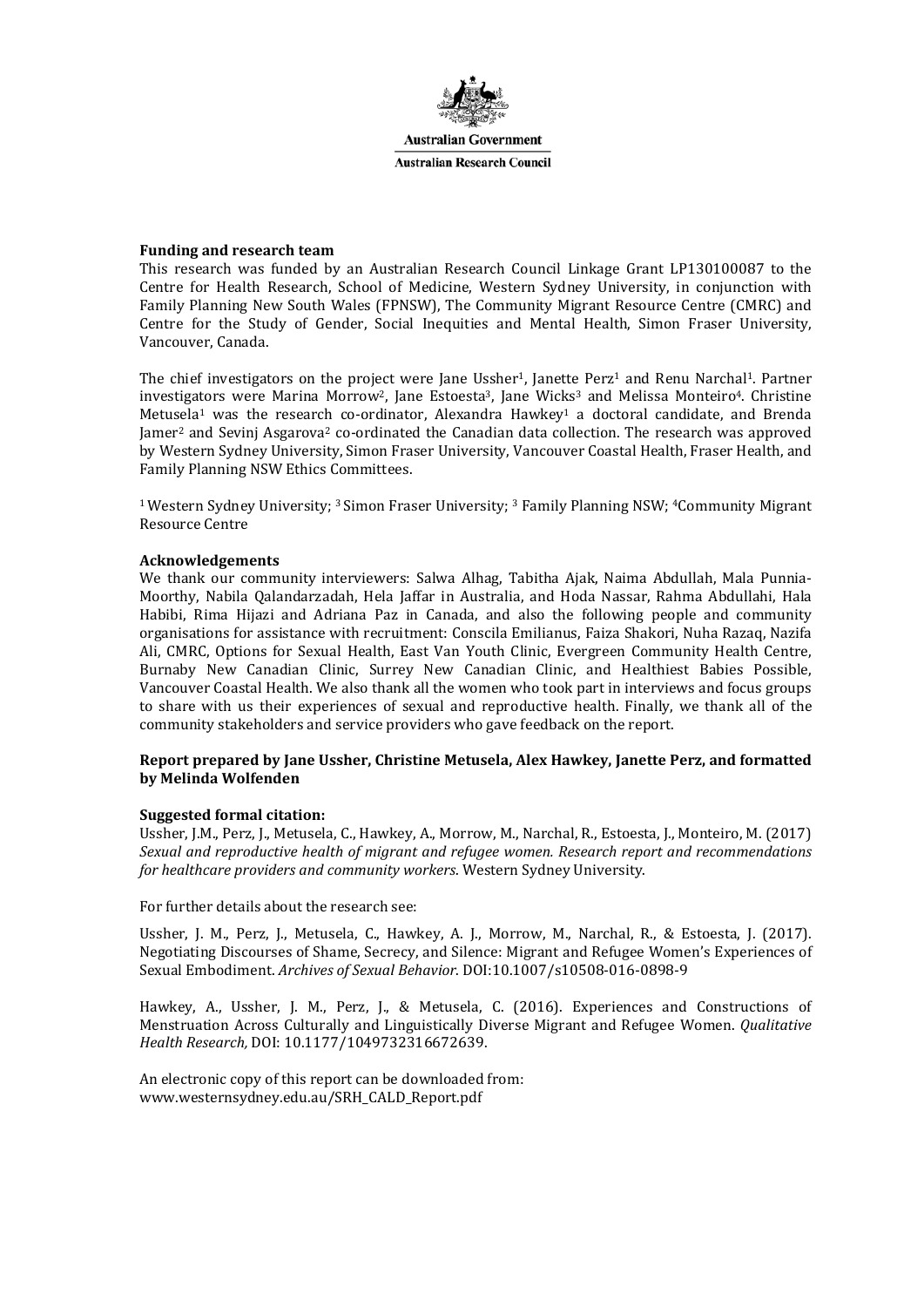# **Contents**

| Premarital Virginity and Female Circumcision or Female Genital Cutting (FGC)  18       |  |
|----------------------------------------------------------------------------------------|--|
|                                                                                        |  |
|                                                                                        |  |
| Sexual Health Knowledge and Practice: Cervical Screening, HPV and Sexually Transmitted |  |
|                                                                                        |  |
|                                                                                        |  |
|                                                                                        |  |
|                                                                                        |  |
|                                                                                        |  |
|                                                                                        |  |
|                                                                                        |  |
|                                                                                        |  |
|                                                                                        |  |
|                                                                                        |  |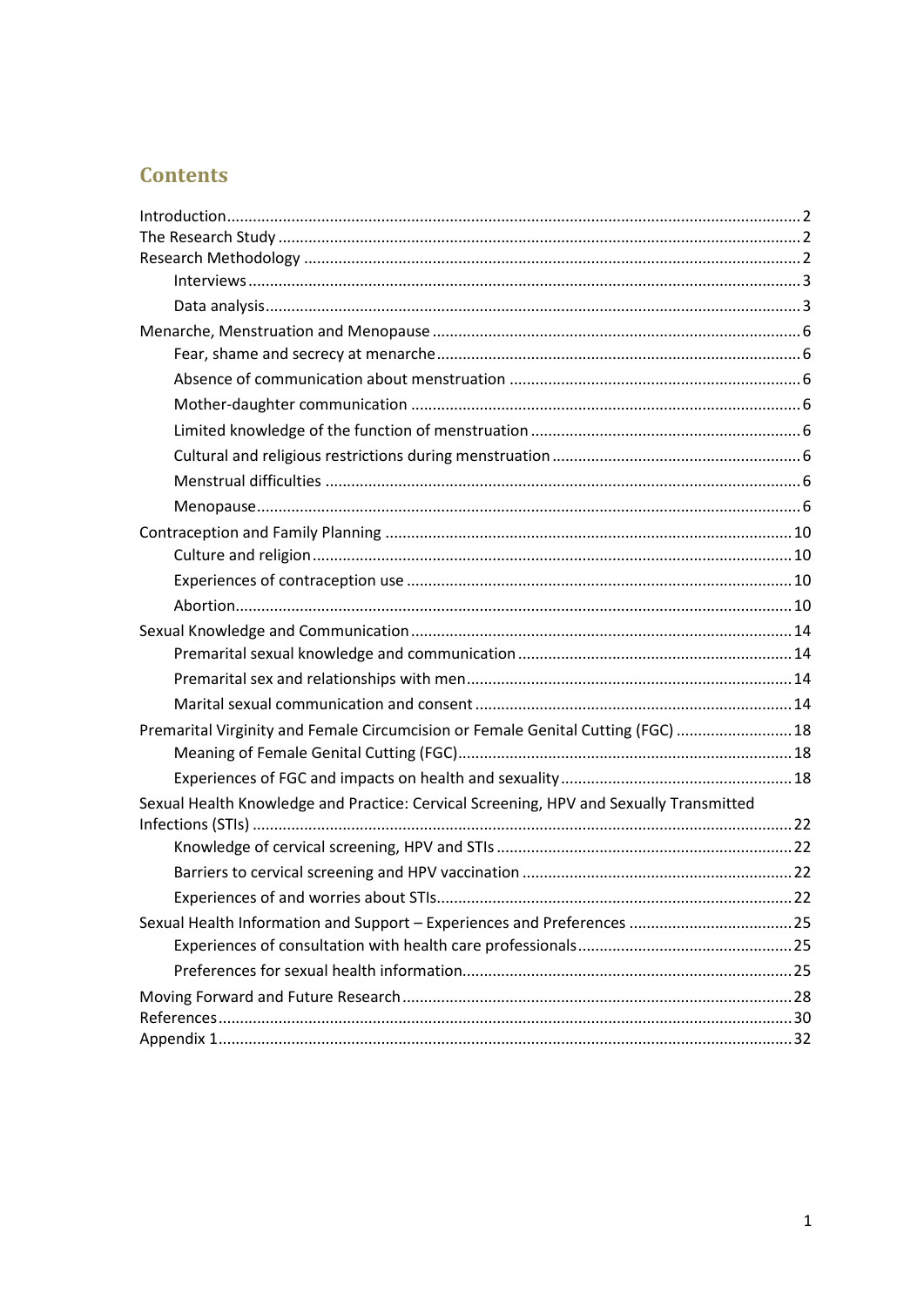# <span id="page-3-0"></span>**Introduction**

Sexual and reproductive health is a key component of quality of life, with utilisation of sexual and reproductive health services associated with positive mental health [1]. However, these services are underutilised by migrant and refugee communities [2-4]. This can result in a lack of information for informed decision-making and poor sexual and reproductive health outcomes among migrant and refugee women [4-6]**.**

There are a range of reasons why migrant and refugee communities underutilise sexual and reproductive health services [2, 7]. Social and cultural norms sometimes make open discussion about sex and sexuality difficult [8-10]. Consequently, health concerns may not be addressed with family members and healthcare providers. As a result, women may have poor knowledge of, and access to, contraception, and feel ill equipped to articulate their sexual rights [11], exposing them to STIs and unwanted pregnancies.

Where premarital sex is discouraged, parental and community attitudes can influence women's contraceptive education and prevent access to the HPV vaccine [12, 13]. If it is seen as inappropriate and unnecessary for unmarried women to access sexual and reproductive health services [5, 6], such women may be ashamed to obtain contraceptives [14], or be fearful of parents or the community finding out they are using contraception [15]. Personal reputation or family honour may then be jeopardized if it is known that they are engaging in premarital sex [4, 9].

How diseases and treatment of illness are socially and culturally understood may be a barrier to accessing sexual and reproductive health services for some women. Infections and diseases may be seen to be determined by a god or by fate, therefore contributing to avoidance of sexual health screening behaviours.

There is a need for health providers to recognise the social norms and practices of sexual and reproductive health within migrant and refugee populations, in order to provide culturally safe medical care, health education, and health promotion, and to increase capacity to access sexual and reproductive services [10, 16-18].

# <span id="page-3-1"></span>**The Research Study**

The aim of our research was to examine how sexual and reproductive health is experienced and understood by recent migrant and refugee women, living in Sydney Australia and Vancouver Canada. This allowed us to identify unmet sexual and reproductive health needs and barriers to accessing information and services [19, 20]. We interviewed women from a range of recent migrant and refugee communities, including Sudan, South Sudan, Somalia, Iraq, Afghanistan, Sri Lanka (Tamil), India (Punjab) and Latin America. In this document we present participant accounts of experiences of sexual and reproductive health. This includes: menstruation and menopause; contraception; sexual relationships; female genital cutting; sexual health screening; and use of sexual health services.

We draw on these findings to outline implications for health services and provide recommendations to healthcare providers for culturally safe care of migrant and refugee women's sexual and reproductive health needs.

### <span id="page-3-2"></span>**Research Methodology**

A total of 169 women participated between July 2014 and March 2016. In-depth one-toone interviews were carried out with 84 women. Additionally, 16 focus groups were held with a total of 85 women [20].

Women were aged between 18 and 70 years, with 35 being the average age. 54% were married, 2% living together but not married and 44% were single (including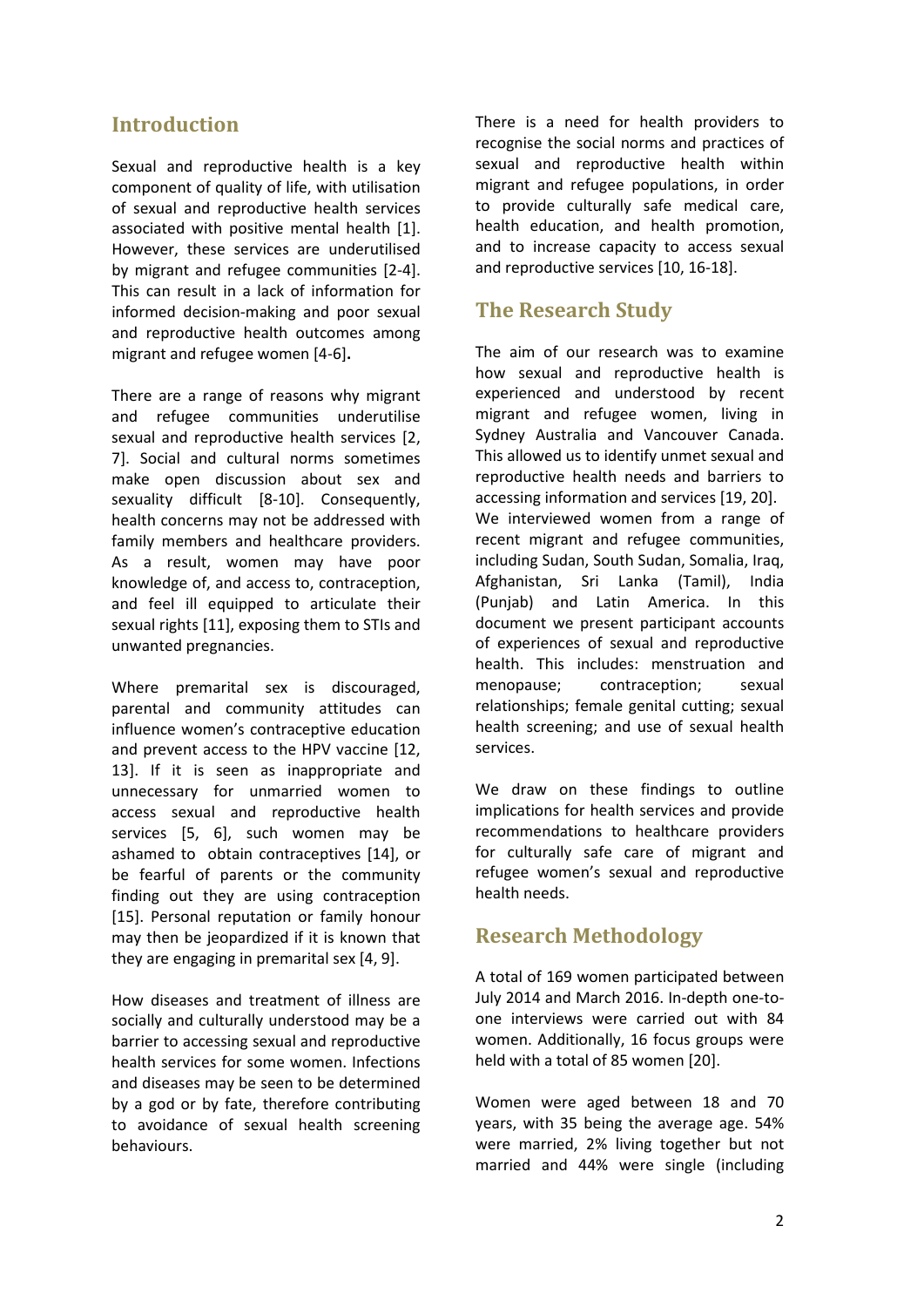divorced and widowed). Participants had arrived in Australia or Canada an average of 6 years before the interview. The majority identified with Islamic religion with 66% Muslim, 20% Christian, 7% Hindu, 2% Sikh, 1% Buddhist and 5% non-practicing (See Figures 1-4 for demographics).

Australia and Canada were chosen as the sites for the research as they are similar geographically, economically and politically, and have comparable migrant and refugee populations.

The specific cultural groups were chosen through consultation with community stakeholders who are involved with supporting or providing sexual and reproductive healthcare to migrant and refugee populations. The cultural groups selected (Figure 1) were recognised as being underrepresented in previous sexual health research, and were identified as underutilising current sexual health services, despite reflecting a significant proportion of the recent culturally and linguistically diverse<sup>[1](#page-4-2)</sup> migrant population of Australia and Canada.

### <span id="page-4-0"></span>**Interviews**

Trained community interviewers within each of the language and cultural groups were involved in recruiting and interviewing the majority of women in both Sydney and Vancouver.

In Sydney, participants with conversational English had the option of being interviewed in English by one of the research team. Women gave informed consent and interviews and focus groups were digitally recorded. Topic areas focused on the reproductive lifecycle from menarche to menopause, and on sexual health practices, including sex before marriage, consent, pleasure and desire, contraception knowledge and use, and sexual health screening.

### <span id="page-4-1"></span>**Data analysis**

Interviews were translated by the community interviewers, and transcribed verbatim, with actual names replaced with pseudonyms. Thematic analysis was used to analyse the data. This is a qualitative method for identifying, reporting and interpreting patterns or themes within interviews [21].

Although differences were found within and between women from different cultural backgrounds there was no notable difference between accounts of women from Australia or Canada. Therefore, in our presentation of women's accounts below, we have identified cultural background but not country of residence post-migration. We acknowledge that the findings may also be applicable to women from other cultures including non-migrant women.

<span id="page-4-2"></span> $1$ <sup>1</sup> The term "culturally and linguistically diverse" (CALD) is used in Australia to describe people who have a cultural heritage different from that of the majority of people from the dominant Anglo-Australian culture, replacing the previously used term of people from a "non-English speaking background" (NESB). As this term is not used in Canada, we are defining our sample as 'migrant and refugee women'.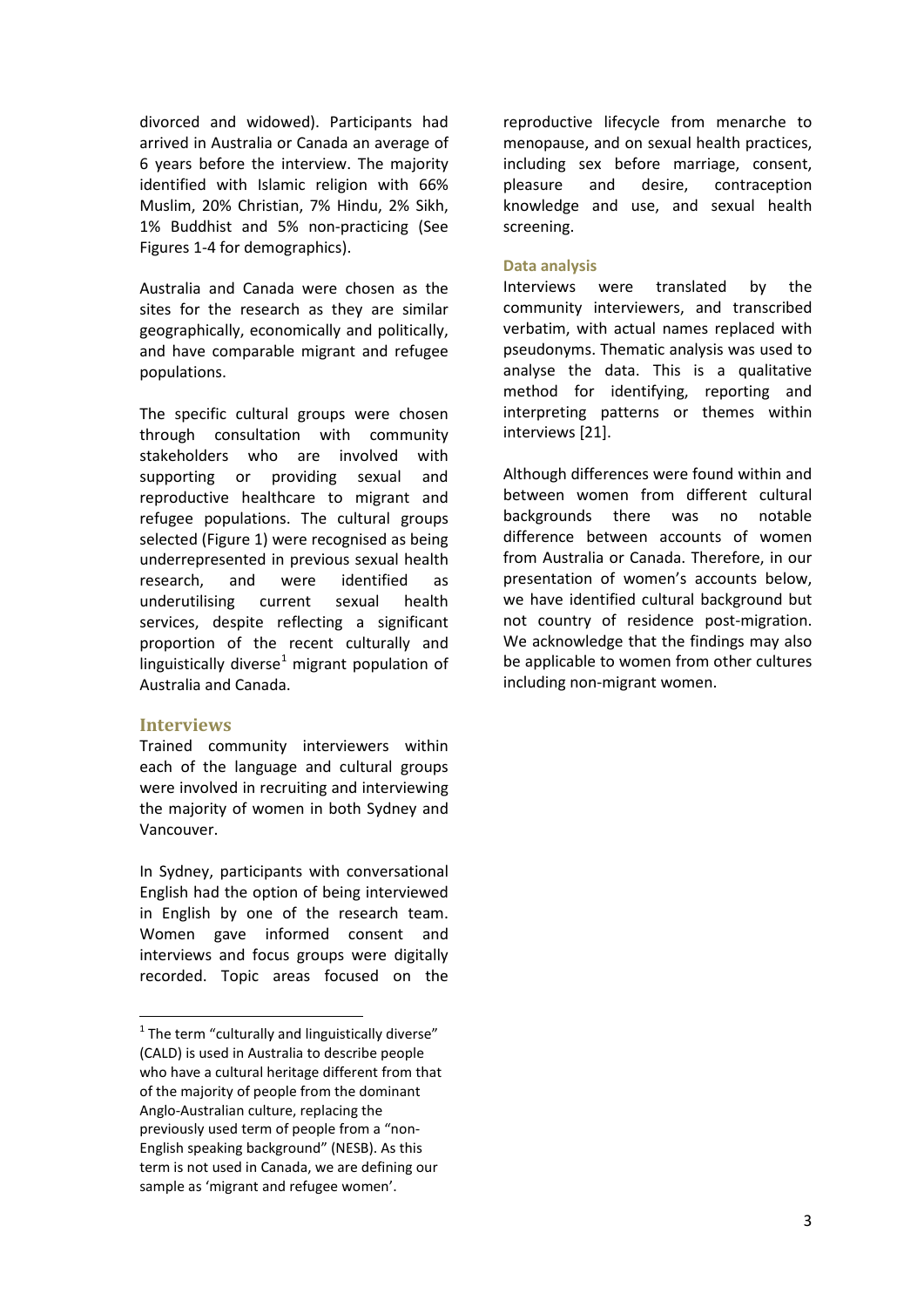

# **Figure 1: Cultural background of participants**

# **Figure 2: Religion of participants**

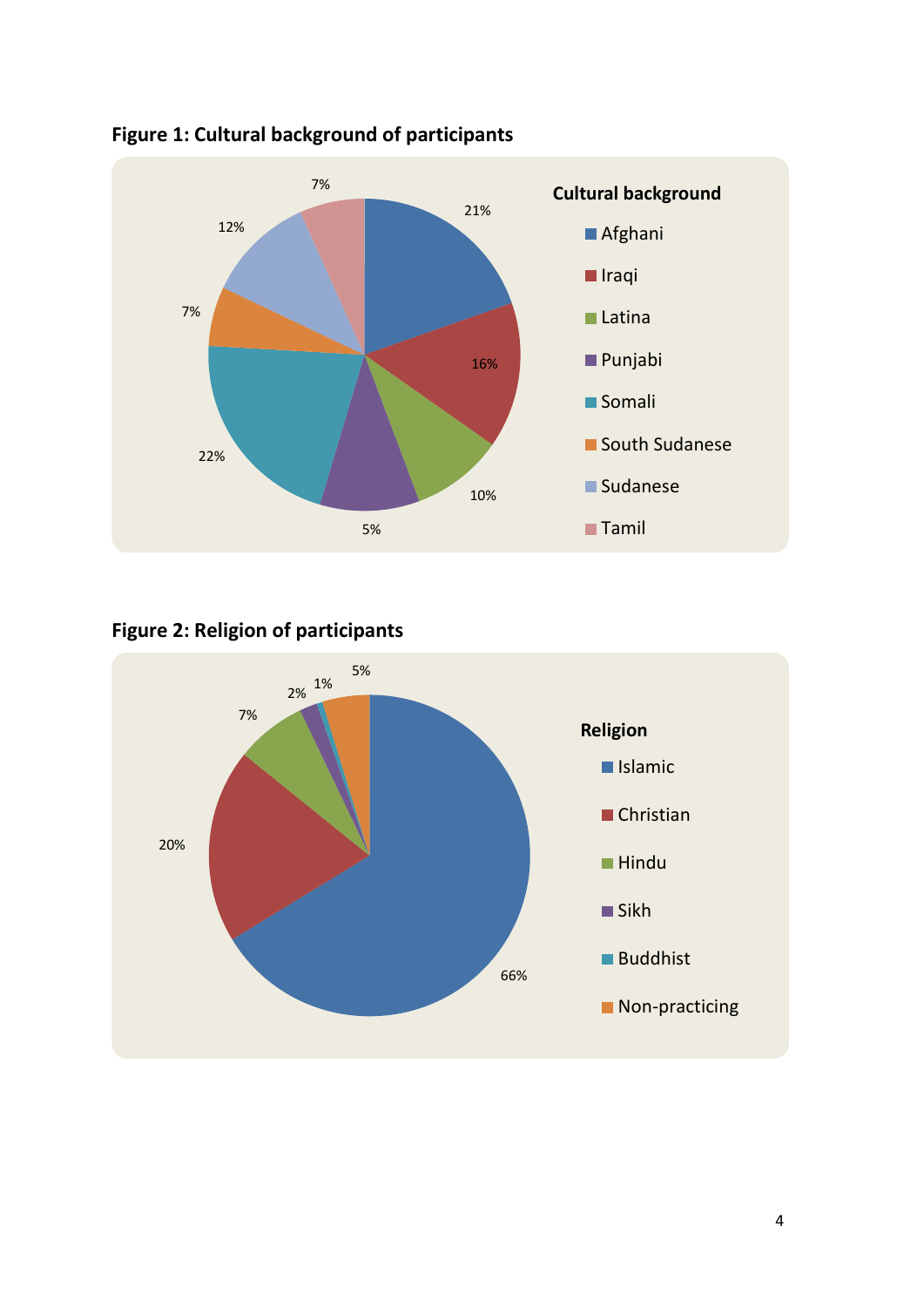

**Figure 3: Relationship status of participants**

**Figure 4: Education level of participants**

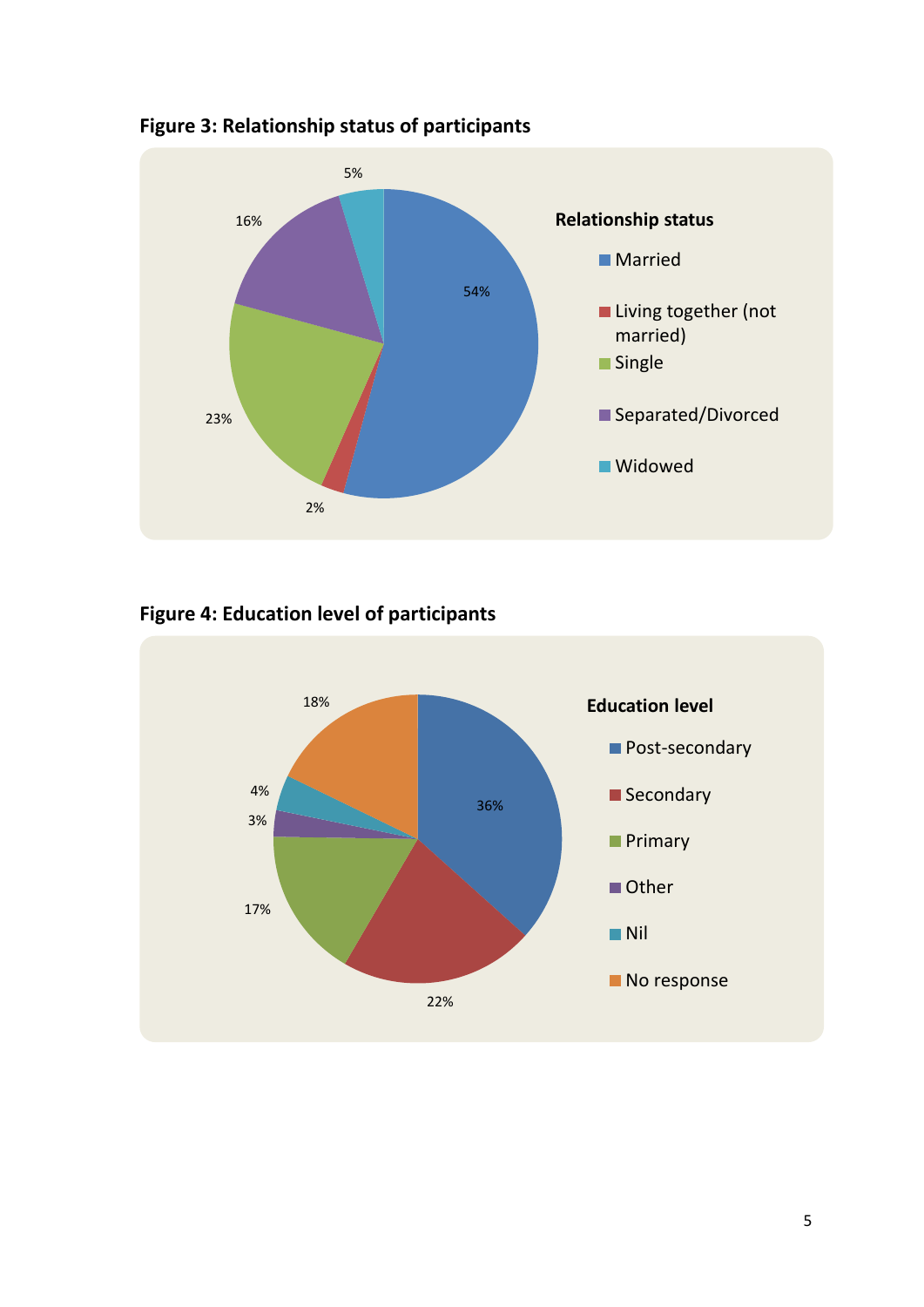# <span id="page-7-0"></span>**Menarche, Menstruation and Menopause**

### <span id="page-7-1"></span>**Fear, shame and secrecy at menarche**

Many women had received no information about menstruation prior to menarche and described the experience<br>as being isolating, shocking and as being isolating, shocking and frightening. They often had no idea what menstrual blood was, where it came from or what it meant. Some women mistook menstrual blood for faeces or urine, thought they were sick or injured, or believed they were being punished for wrong doing [19].

### <span id="page-7-2"></span>**Absence of communication about menstruation**

Many young women concealed their first period and did not discuss it with anyone,<br>because of feelings of shame. feelings of shame.<br>was described as a Menstruation forbidden topic in many families. If women had received information and support at menarche it was primarily from their mothers, or from female friends and relatives. Some women had received a biological explanation of menstruation at school. This information and education was often brief, and did not alleviate feelings of shame.

### <span id="page-7-3"></span>**Mother-daughter communication**

The majority of women wanted their<br>daughters to avoid the negative avoid the experiences they had been through at menarche. However, some women felt embarrassed talking about periods with their daughters. This acted as a barrier to providing menstrual information and support. Women who had received help from community workers in providing menstrual education were more confident about talking to their daughters.

### <span id="page-7-4"></span>**Limited knowledge of the function of menstruation**

Menstruation symbolised a girl becoming a woman, and in some cultures resulted in<br>an expectation of early marriage. expectation of early marriage. However, the majority of women told us that they had no knowledge of the link between menstruation and reproduction before their first period. Some women only learnt about the function of menstruation when they became pregnant. Those women who did know the purpose of menstruation had learned through science classes at school, or through informal mechanisms, such as female friends and family.

### <span id="page-7-5"></span>**Cultural and religious restrictions during menstruation**

Menstruating women were commonly considered dirty and unclean. Some women from Afghanistan and Iraq were told not to shower during menstruation, as this was thought to increase pain and bleeding. In a few instances, women practiced shower avoidance for up to four days. Women who identified as Muslim or Hindu were prohibited from visiting holy sites, praying or touching holy books. Menstruating women were also exempt from fasting at Ramadan.

Most participants avoided sexual contact with their partners during menstruation. Blood was positioned as dirty and a waste<br>product. and having sex during product, and having sex during menstruation seen as unhealthy for women and their partners. Menstrual sex was religiously prohibited for Muslim women.

### <span id="page-7-6"></span>**Menstrual difficulties**

Many women reported menstrual difficulties, including severe pain, heavy bleeding, and extended bleeding. Only a minority of women had discussed such difficulties with a health care professional. Women who had experienced female circumcision were concerned about infection or build-up of menstrual blood.

Some women experienced negative premenstrual changes, both physically and psychologically. Social and cultural norms meant that premenstrual distress was often not recognised or discussed.

### <span id="page-7-7"></span>**Menopause**

Many participants had poor knowledge of menopause. It was commonly viewed as an illness or sickness resulting in negative physical and psychological changes to the body. Women wanted more information about menopause and how it might affect them.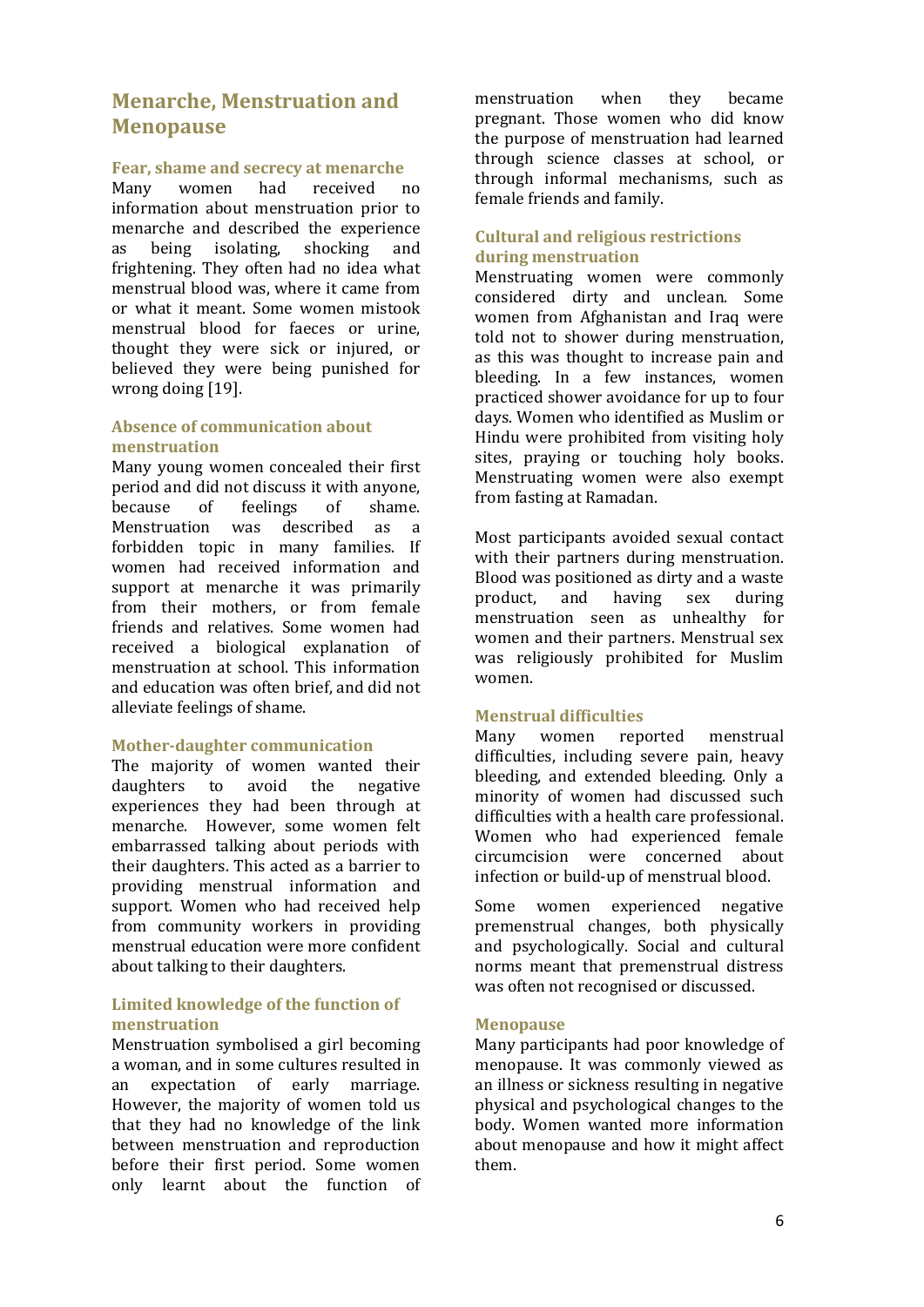**Talking about menstruation is considered shameful for some migrant and refugee women**

> *In Sudanese culture it is shame to talk about it [periods] (Saba, age 48, Sudanese)*

*I also associate a period with shame…something dirty and something to feel bad [about], it's something to feel ashamed of. (Latina Focus Group)*

**Young girls may have poor knowledge of menstruation prior to menarche**

> *I had no idea what menstruation meant, I had never even heard about the word. It was quite scary for me. I would say I was kind of horrified that something was wrong with me or I might have hurt myself.* (*Shiwa, age 23, Afghani)*

**At menarche a girl becomes a woman, which can lead to restrictions**

> *You start bleeding and you become a woman. (Amaal, age 42, Somali)*

*You need to change your manner, the way of sitting, you can't play outside with your friends, it's different. (Raana, age 43, Iraqi)*

*You can't play around like a child again . . . I didn't like having to grow up. (Lokoya, age 42, South Sudanese)*

**Some women were married immediately following menarche**

> *When the girls get their period they can be married to a man. (Somali Focus Group)*

> *In South Sudan, when the girl has the first period, that means you are considered as a woman . . . it's associated with marriage . . . you're going to get married and you are going to have babies. (Akoi, age 40, South Sudanese)*

*I remember my uncle's wife told my dad [that I had my first period] and that is how I got engaged and married by 14. Before knowing anything I was already a mother. (Minoo, age 32, Afghani)*

### **In some migrant and refugee cultures menarche is celebrated**

*It's a big ceremony it's called a saree party here [Australia] (Tamil Focus Group)*

*During that time, people celebrate, and people dancing and people killing this big cow to celebrate, and different types of foods are cooked for the celebration (South Sudanese Focus Group)*

**Migrant and refugee women may have poor knowledge of menstruation as a reproductive function** 

> *For me I didn't know, I mean like that I will become pregnant, the first time I started bleeding. Our parents were not educated. They didn't know how to communicate with their children because they were less educated (Somali Focus Group)*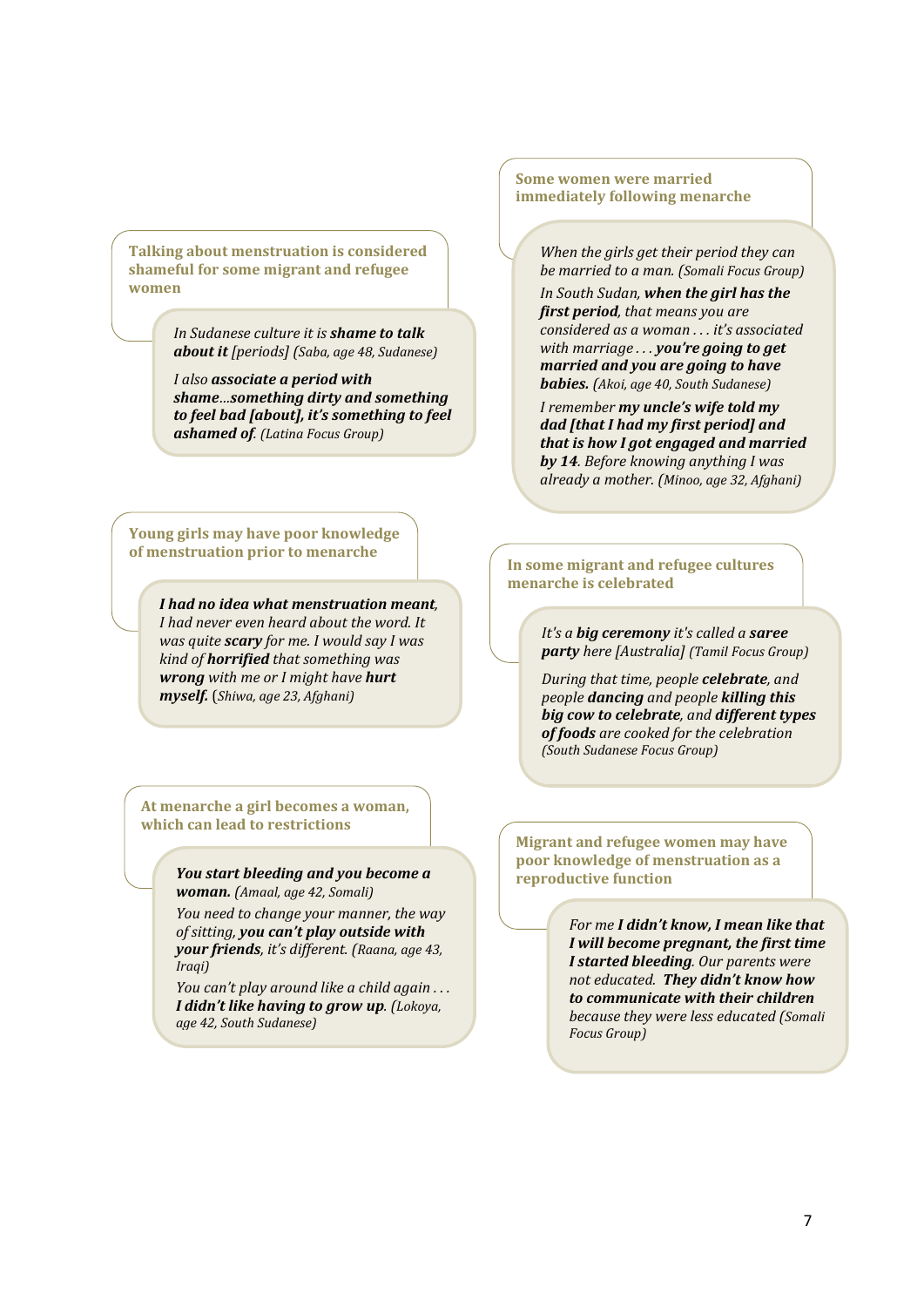**Migrant and refugee women may need information and resources to help prepare their daughters for menarche**

> *I was scared to tell her about the period because my daughter might misunderstand me*…*But I went to a migrant resource centre and there was a lady talking about women's health. She talked about periods and how to tell daughters. I learnt from that session and it encouraged me to tell my daughter. (Sudanese Focus Group)*

*I don't want my daughters to be shocked like I was (Madina, age 45, Iraqi)*

**Menstrual and premenstrual difficulties were common, but rarely discussed with health care professionals**

> *I have a very strong constant pain that was so bad and so strong that when I had my three miscarriages I didn't realize that those were [miscarriages] because I've always had very heavy periods and a lot of blood and bleeding for many days. (Latina Focus Group)*

> *Whenever I have my PMS I'm very moody I'm very emotional sometimes very aggressive as well…Well my family doesn't know how to react to it they just tell me to shush and go away… (Fahmo, age 23 Somali)*

**Female circumcision (or genital cutting) may be associated with menstrual difficulties**

> *When you got periods, that's why you got sick, because there is no space to come, the period. (Hasina, age 25, Somali)*

> *My cousin was in the countryside in Sudan and she had this bad circumcision which closed everything. So when she has her period, it doesn't come out and it just stays in her tummy and poisons her body and she died. That's why people are so scared. (Sudanese Focus Group)*

#### **Migrant and refugee women may have poor knowledge of menopause**

*I would not want my period to stop because this makes me imagine that I will be getting ill, and blood will be accumulated in my body and I will not have any more energy (Arifa, age 48, Iraqi)*

*But my heart says they [periods] should stop as I feel anxious. I feel I will feel better if they stop (Zinat, age 45, Punjabi)*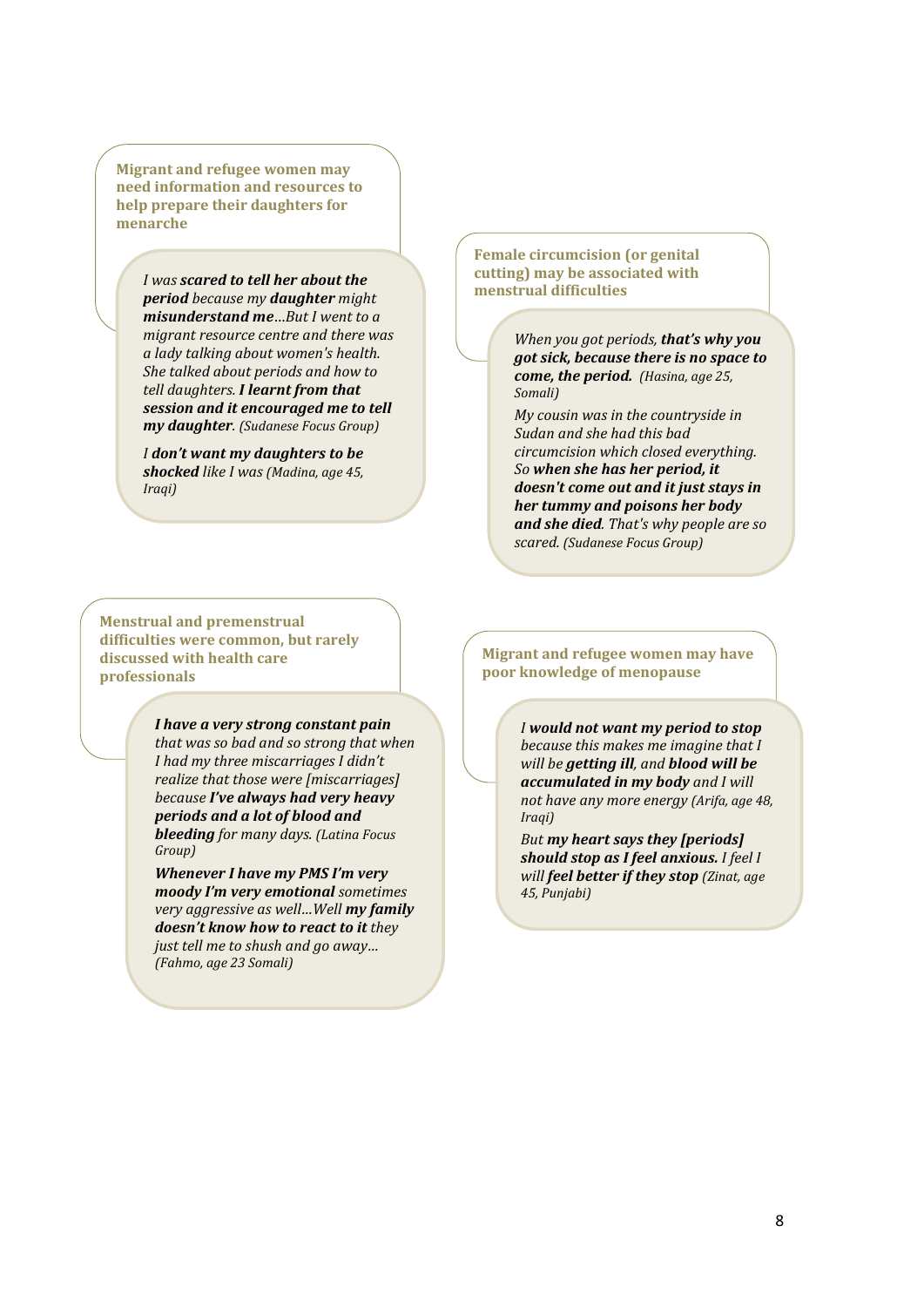# **Recommendations Regarding Menstrual Healthcare for Migrant and Refugee Women:**

- Awareness of cultural sensitivities surrounding discussion of menstruation for migrant and refugee women
- Awareness of the association of menarche and marriageability
- Awareness of cleansing rituals post menstruation
- Information and resources for community workers on menstruation, premenstrual distress and menopause needs to be available
- Recognition of menstrual problems among migrant and refugee women (e.g. pain and heavy bleeding; menstrual difficulties following female circumcision or genital cutting (FGC); consult with FGC network
- Awareness that young women may have poor knowledge of the association between menstruation and fertility. This may have implications for unplanned pregnancy and contraception
- Encouraging schools to engage with parents in developing programs of education about menarche and menstruation

# **Menstrual Healthcare Resource and Support Needs of Migrant and Refugee Women:**

- Menstrual education and information to help mothers prepare their daughters for menarche
- Information on menstrual health conditions such as painful or heavy bleeding and fibroids, pelvic inflammatory disease
- Encourage women to seek help if they have heavy menstrual bleeding; support the use of contraception for menstrual difficulties e.g heavy bleeding
- Menstrual education for prevention and early treatment of reproductive cancers
- Education on anatomy of menstruating body, from whole life body perspective and how bodies change e.g. female genitalia and what is 'normal'
- Menstrual and fertility education to prevent unintentional pregnancies; e.g. through Life Education NSW
- Menstrual education to include the use of sanitary products, including tampons
- Information on premenstrual change what it is; what to expect; prevention and support
- Information on menopause what it is; what to expect; support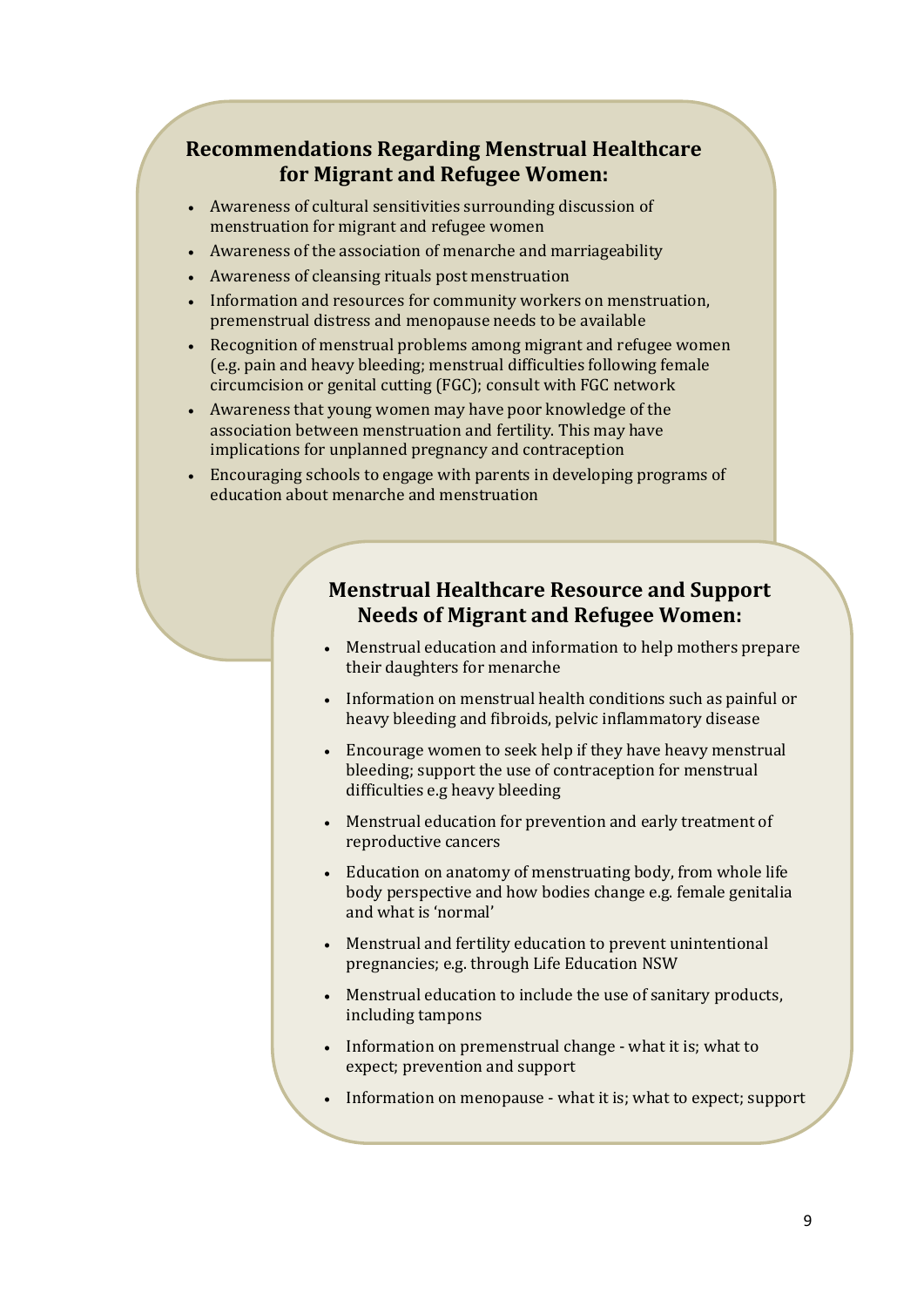# <span id="page-11-0"></span>**Contraception and Family Planning**

For the women in our study, the primary source of contraception information was female friends and relatives, followed by the media. Women described piecing<br>together their knowledge through knowledge multiple sources, including formal and informal learning. Some women had little knowledge of contraception due to poor education in their countries of origin or personal disinterest.

Condoms and the contraceptive pill were the methods most women knew about. However, beliefs some women held about such methods were not always medically sound [22].

### <span id="page-11-1"></span>**Culture and religion**

Among some Muslim women the use of contraception was strictly forbidden as it was considered to be killing a 'child'. Many women were expected to reproduce until they were no longer fertile.

Christian women from Dinka tribes of South Sudan stated that it was culturally unacceptable for a husband to have sex with his wife while breastfeeding, thus acting as a birth spacing mechanism.

Unmarried women were forbidden from contraception knowledge or use. Many married women needed the agreement of their husband to use contraception. In some cases, parents and in-laws were<br>involved in the decision-making. decision-making. Contraception was mostly used after the first child was born.

Across all cultural groups there were expectations to have children, with a preference for boys. Amongst South Sudanese, Sudanese and Somali women large-sized families were expected. Smaller family sizes were desired among Punjabi and Tamil women, as long as there was at least one boy child.

### <span id="page-11-2"></span>**Experiences of contraception use**

The use of contraception was fraught with worry and concern due to feared side effects. Concern about these side effects resulted in some women avoiding use of any form of contraception. However, unplanned pregnancy was also a concern, and many women told us that they<br>wanted contracentive education for wanted contraceptive education themselves and their community. Natural<br>methods of cycle calculation and methods of cycle calculation and<br>withdrawal were commonly used were commonly However many women reported this ended in unplanned pregnancies.

The contraceptive pill was tried by a number of women, but was often discontinued due to negative side effects. These included headaches, weight gain, and changes in mood. Women also worried about the impact of the pill on future fertility. Women reported mixed experiences with IUD's, contraceptive injections and implants with many reporting heavy or irregular bleeding as a side effect contributing to discontinued use. Few women used condoms and those who did described a negative impact on sensation.

### <span id="page-11-3"></span>**Abortion**

A number of women had undergone abortion before and after migration. Although religiously forbidden, some women and their husbands considered abortion acceptable in the case of financial pressure or in very early pregnancy. Discussing abortion with others was taboo, so it was conducted in secret.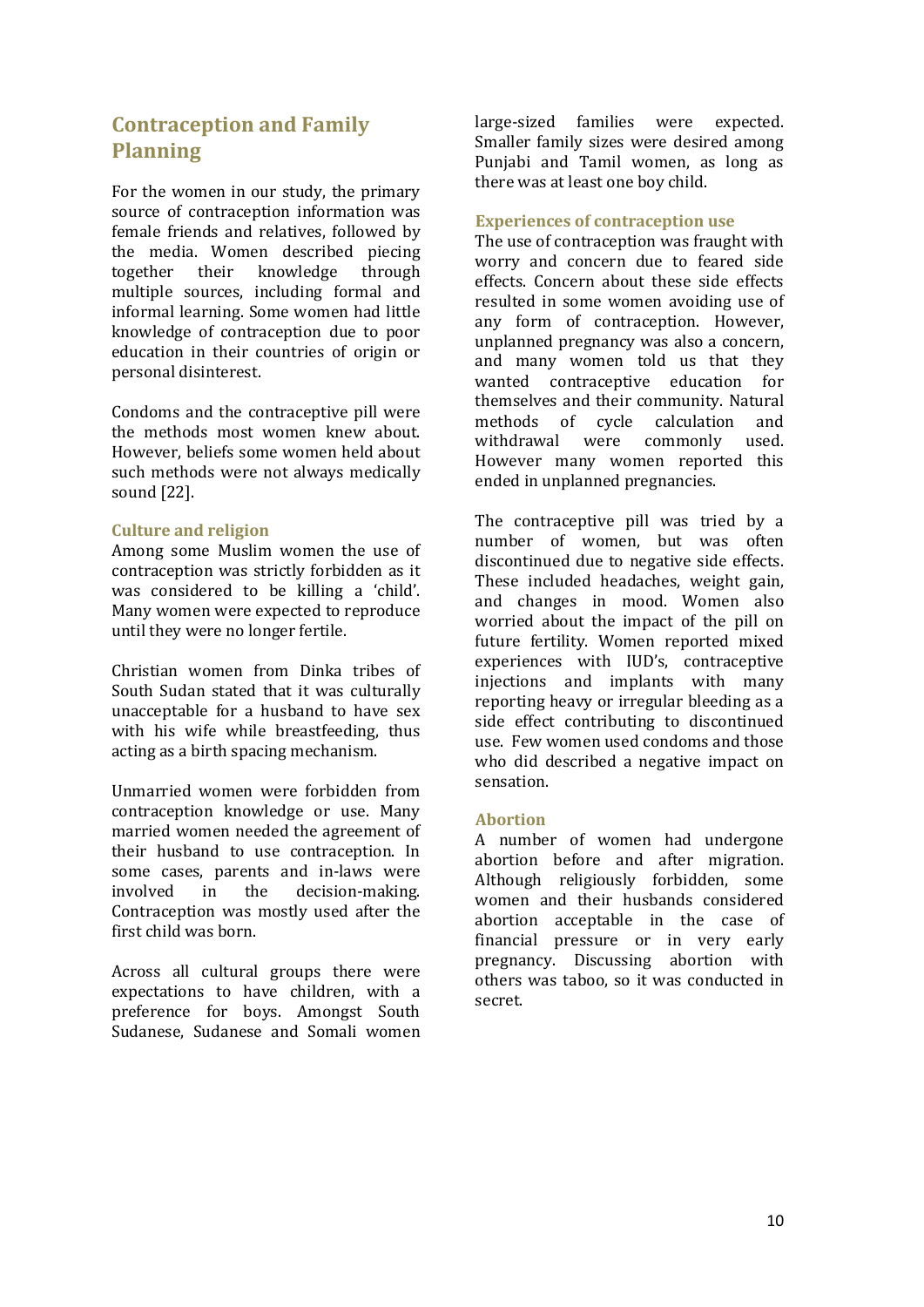**Many migrant and refugee women have limited or inaccurate knowledge of contraception and fertility control** 

#### *I have no idea about* **contraception** *(Akeck, age 30, South Sudanese)*

*The two sides of the IUD close the two passages to tubes that take you to the eggs…sperm can't get through and they have to return back (Sharifa, 43, Iraqi)*

*Just the condom for prevention…I don't know anything else (Ara, 34, Afghani)*

*I wanted to know more about contraception but at that time there was no internet and nobody was around to give me any kind of knowledge and no books that I could rely on. (Wafa, age 40, Sudanese)*

**Due to poor knowledge of contraception, migrant and refugee women may have unplanned pregnancies**

> *My husband would try to pull out to not get pregnant, but despite that…I got pregnant with my son (Afghani Focus Group)*

*After my first baby I took pills, while I am using them I fell pregnant five times. I did abortion because I didn't want more children. (Najiba, age 64, Iraqi)*

*I didn't use any pills or condoms, I made a mistake on the day's calculation and fell pregnant with my second child (Zarina, 32, Tamil)*

**Many migrant and refugee women have fears and negative past experiences using contraception (Figure 5)**

*They gave me shots…and my period has completely stopped… I just wonder if it later on will create complications. So all those periods just stay in and they gather up, right? (Anosha, age 30, Afghani)*

*Contraceptives will cause a lot of problems, sometimes they say you will have a blockage, sometimes they will say, you will bleed to hell after that* (*Akoi, age 40, South Sudanese)*

*If they take that birth control…it might make them not to have kids anymore, that's the big issue* (*Arliyo, 26, Somali)*

### **Figure 5: Negative Experiences and Misconceptions Surrounding Contraceptive Use**

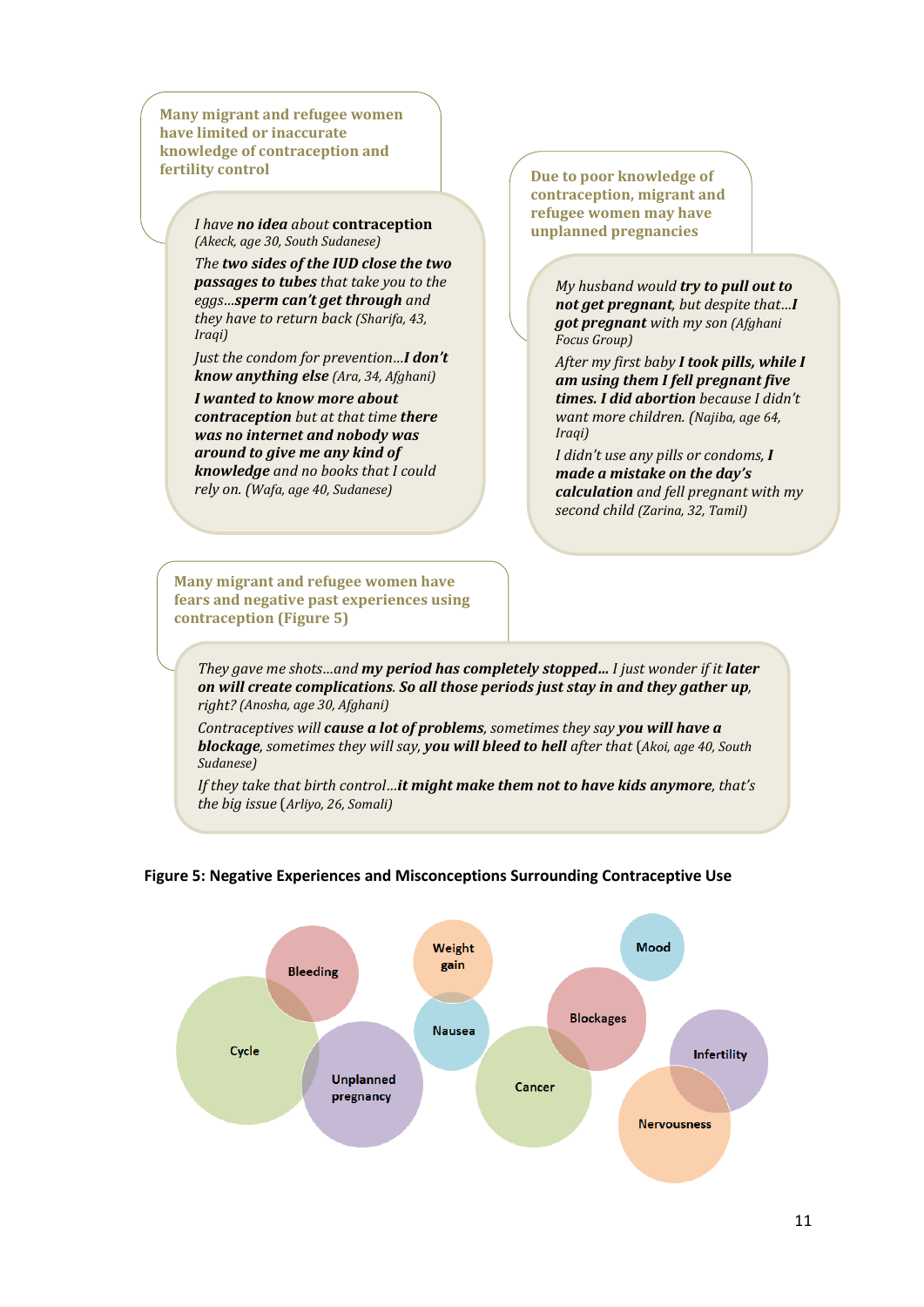**Religious and cultural beliefs may be a barrier to contraception use for married and unmarried women**

> *No the religion does not allow women to use contraceptives (Hido, age 68, Somali)*

> *…there is no need to stop pregnancy because you're not even supposed to get pregnant before you are married and a woman is not supposed to have sex before she is married. (Maano, age 19, Somali)*

> *No I never use it [contraception], my religion and culture allow it only if the woman is sick…women don't normally use contraception, maybe one in one hundred would use it (Saafi, age 43, Somali)*

**There are cultural and family pressures for women to have children**

> *If you don't have baby, you can't be in the culture (Tamil Focus Group)*

*Sometimes you don't have a choice [about having a baby]… the family, they're controlling. You are not you and your husband onl*y (*Somali Focus Group)*

**Some women wanted contraception information and education**

> *So this is a real education that women need to know, they need to learn that you have to stop having babies, using contraception (Akoi, age 40, South Sudanese)*

> *That's something that I want to know about - if you don't want to have kids … so let's say safe sex and usage of contraceptives (Setara, age 23, Afghani)*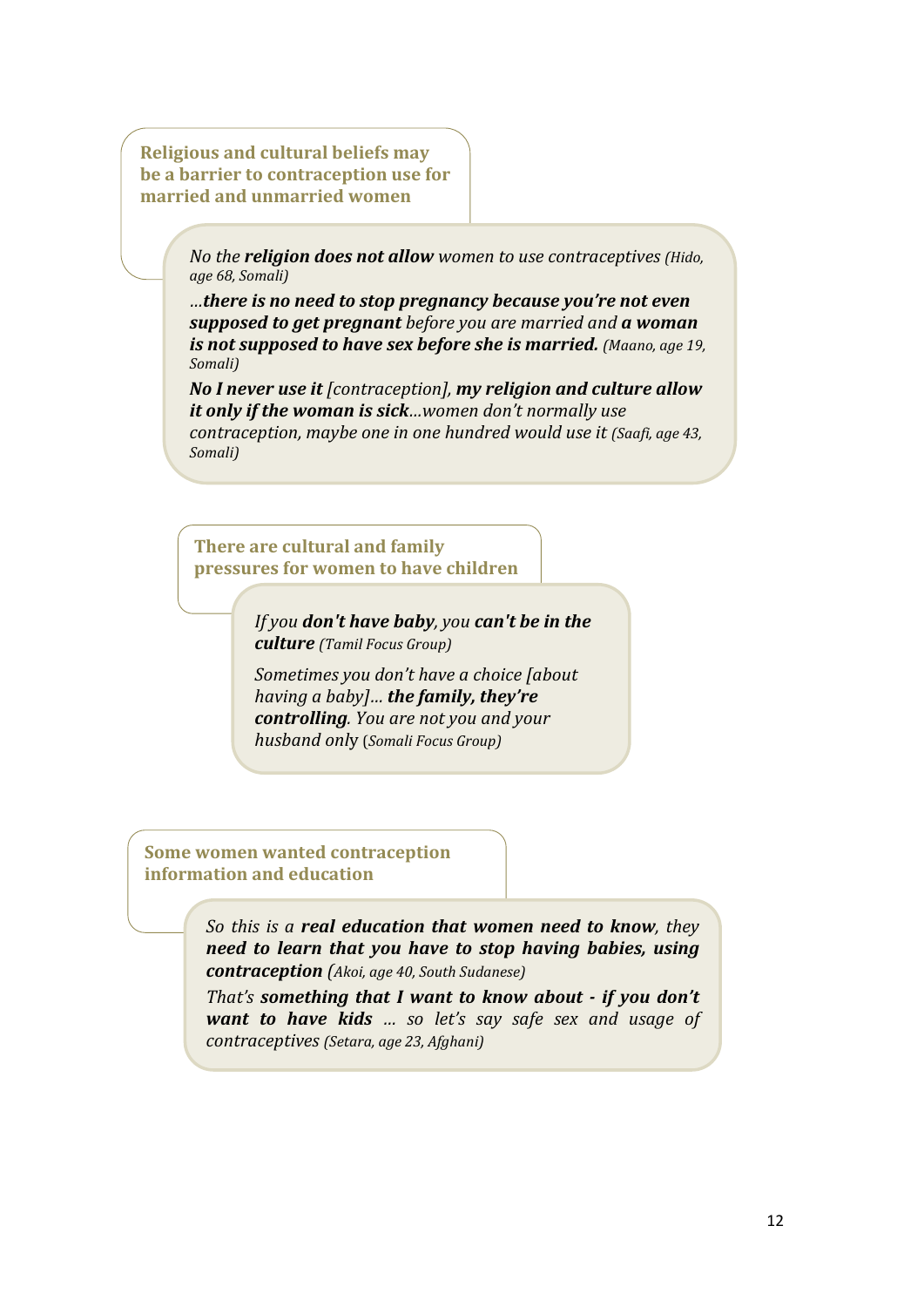# **Recommendations Regarding Contraception and Family Planning for Migrant and Refugee Women:**

- Language and culturally appropriate information and education about various methods of contraception
- Addressing misconceptions about methods of contraception during consultations
- Where appropriate, involving husbands in discussions of available methods of contraception
- Using the term 'women's health' instead of 'family planning' can may be more culturally acceptable
- Awareness of the social and cultural sensitivities that migrant and refugee women may have regarding contraception use and not to assume knowledge on the part of patients
- Recognising that unmarried women, and married women wanting to use contraception before the birth of their first child, may experience difficulties in requesting contraceptive information and support
- Giving information to women at antenatal classes and following childbirth while they are engaged with health providers
- Consulting with community and religious leaders to receive their support on contraception education
- Contraception and family planning education for men by male educators
- Contraception and family planning education for community workers to prevent misconceptions being passed on
- Up-skilling general practitioners on methods of contraception, including natural methods and on how to handle conversations with migrant and refugee women

# **Contraception and Family Planning Resource and Support Needs of Migrant and Refugee Women:**

- Information on different types of contraception, to counter worries and misconceptions; e.g. about the effect on bleeding and future fertility, and the level of risk
- Information on low cost contraception options, including what is available for those without Medicare cover
- Information on natural methods of birth control to increase efficacy for women who choose not to use other methods of contraception
- Information on emergency contraception and abortion
- Information on pregnancy options such as adoption and IVF
- Development of a contraceptive decision-making tool targeted at CALD women
- Information and support services following abortion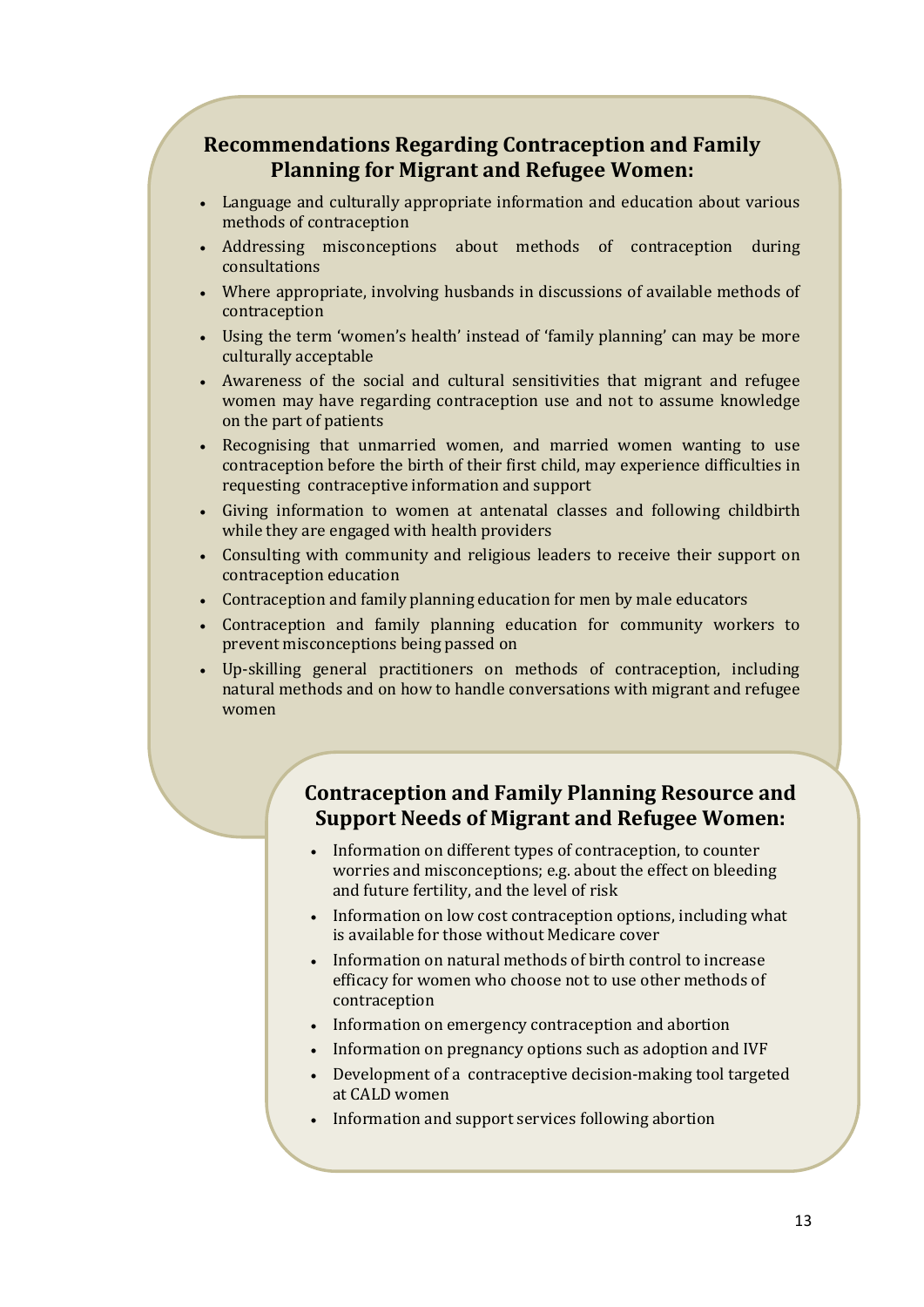# <span id="page-15-0"></span>**Sexual Knowledge and Communication**

### <span id="page-15-1"></span>**Premarital sexual knowledge and communication**

Across most of the cultural groups, unmarried women were not permitted to discuss sex, or be part of a conversation that made reference to sex. To break this taboo was culturally shameful. Sex and intimacy was only acceptable within married heterosexual relationships [20].

As a result, premarital sexual knowledge was limited. Some women had received basic sex education at school and a few women had talked about sex with their friends. Very few women received sexual information from their parents. A number of women were wary about their children receiving sex education in school in Australia or Canada, for fear it would encourage premarital sexual activity.<br>Converselv. some women wanted Conversely, some women wanted information and support in order to educate their children about sex.

### <span id="page-15-2"></span>**Premarital sex and relationships with men**

Women's contact with men was restricted in some instances, and entwined with rules, regulations and repercussions. Premarital physical contact such as hugging, hand holding and kissing was forbidden for some. Women made a conscious effort to avoid association with men because of the potential for condemnation by family and the wider community. Even thinking about sexual intimacy before marriage was considered as "harming your religion". If women did have sex before marriage, it was kept secret.

Women who were known to have had sex before marriage were at risk of social exclusion, no longer being seen as a desirable partner, or were forced into marriage to protect family honour. Women who became pregnant as a result of premarital sex were often isolated and rejected by their family, and wider society.

Many women felt anxious about raising daughters in a Western context, given the different cultural value placed on virginity. Mothers worried about the influence Western education and peer pressure may have on their daughter's choices, as they wanted their daughters to be virginal at marriage.

### <span id="page-15-3"></span>**Marital sexual communication and consent**

Open communication about sex within marriage was also uncommon. Women<br>who openly discussed sex were discussed sex were commonly seen as 'bad women' and vulgar.

Women's expression of sexual desire within marriage was associated with<br>embarrassment and shame, and embarrassment considered offensive. Women disclosed shyness and shame at the prospect of initiating sex with their husband. A few women acknowledged a woman's right to sexual pleasure; however, the majority believed the focus of sex was on male pleasure and childbearing.

Refusing sex was unacceptable and seen as a "sin" across cultural groups. Many married women felt they did not have the "right" to say no to their husband and some women feared that refusal of sex could result in their husband "looking elsewhere". This resulted in frequent unwanted sex for many women. Some women however, could discuss sex, express desire and say no to sex.

Accounts of painful sex were common. Women frequently did not disclose sexual pain to their husband. Vaginal dryness was commonly associated with sexual pain. Few women had knowledge of lubricants, or means of increasing sexual pleasure. Many women saw addressing sexual issues or concerns with a doctor as too embarrassing.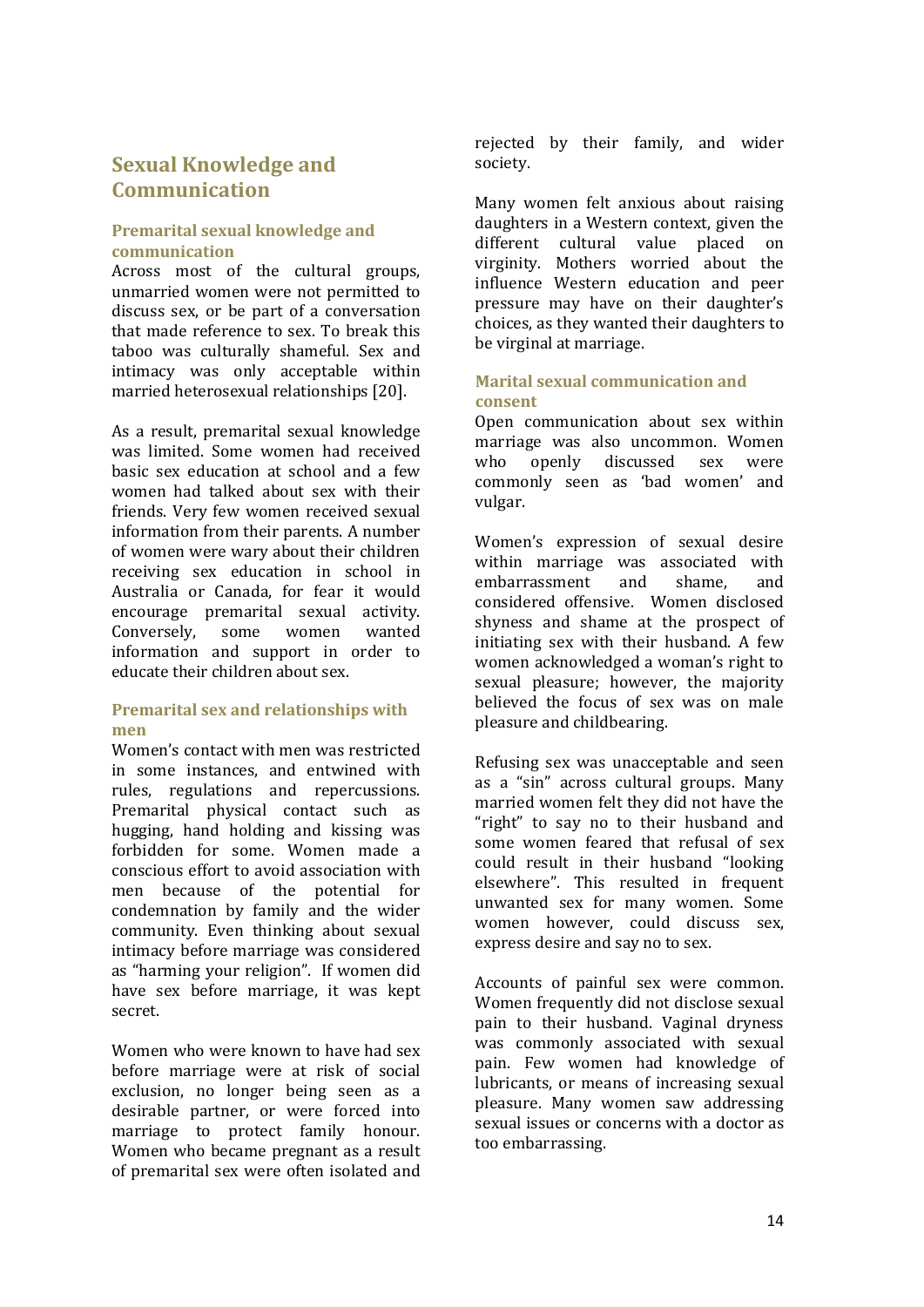### **Some women have limited knowledge about sex prior to marriage**

*You don't get enough information about sexual relationship especially if a girl is not married…no-one will talk to you about these things (Ara, age 34, Afghani)*

*I had no idea what was going to happen. One of our friends told me about marriage and what is going happen to me when I have sex for the first time…When she told me about sex I was scared and shivering… I got married when I was 16 years old (Najiba, age 64, Iraqi)*

*It was a complete surprise to me if I am honest with you…I was really scared (Banoo, age 28, Afghani)*

**For many migrant and refugee women, talking about sex is culturally and religiously forbidden** 

*We are not allowed to talk about sex, not even in our bedroom… it's a taboo (Arifa, age 48, Iraqi)*

*It is shame to talk about sex with anyone in my culture and I feel embarrassed to talk about it (Hooria, age 35, Sudanese)*

*Your mother would kill you if she heard that word [sex] (Arliyo, age 26, Somali)*

**Women expressing sexual desire is considered to be culturally inappropriate by some women**

> *So actually we don't talk about sex at all, so I have no idea whether we're meant to enjoy it or not to be honest (Anu, age 35, Punjabi)*

*Not acceptable at all, never ever… As a Sudanese it is impossible for women to ask for sex" (Saba, age 42, Sudanese)*

**Sexual relationships before marriage are forbidden and stigmatised** 

> *…it's not permissible for unmarried men and women to be together like having a relationship, so it's absolutely wrong (Hoodo, age 29, Somali)*

*They say sometimes when you have sex before marriage sometimes you can't get kids, you're going to be addicted to sex all the time until you going to come like a prostitute* (*Suz, age 42, South Sudanese)*

*To even think about sex is wrong before marriage (Afghani Focus Group)*

**Many women believe they do not have the right to say no to** 

**marital sex**

*Well, if your husband wants to have sex, I don't think our religion would allow us to say no…if you say no…and you happen to die the same night, we used to hear that you would go to hell (Hani, age 32, Somali)*

*If she says no, he might go outside and make another relationship (Sudanese Focus Group)*

*The culture sees that a woman is there to give joy to her husband and bear children (Nasima, age 43, Iraqi)*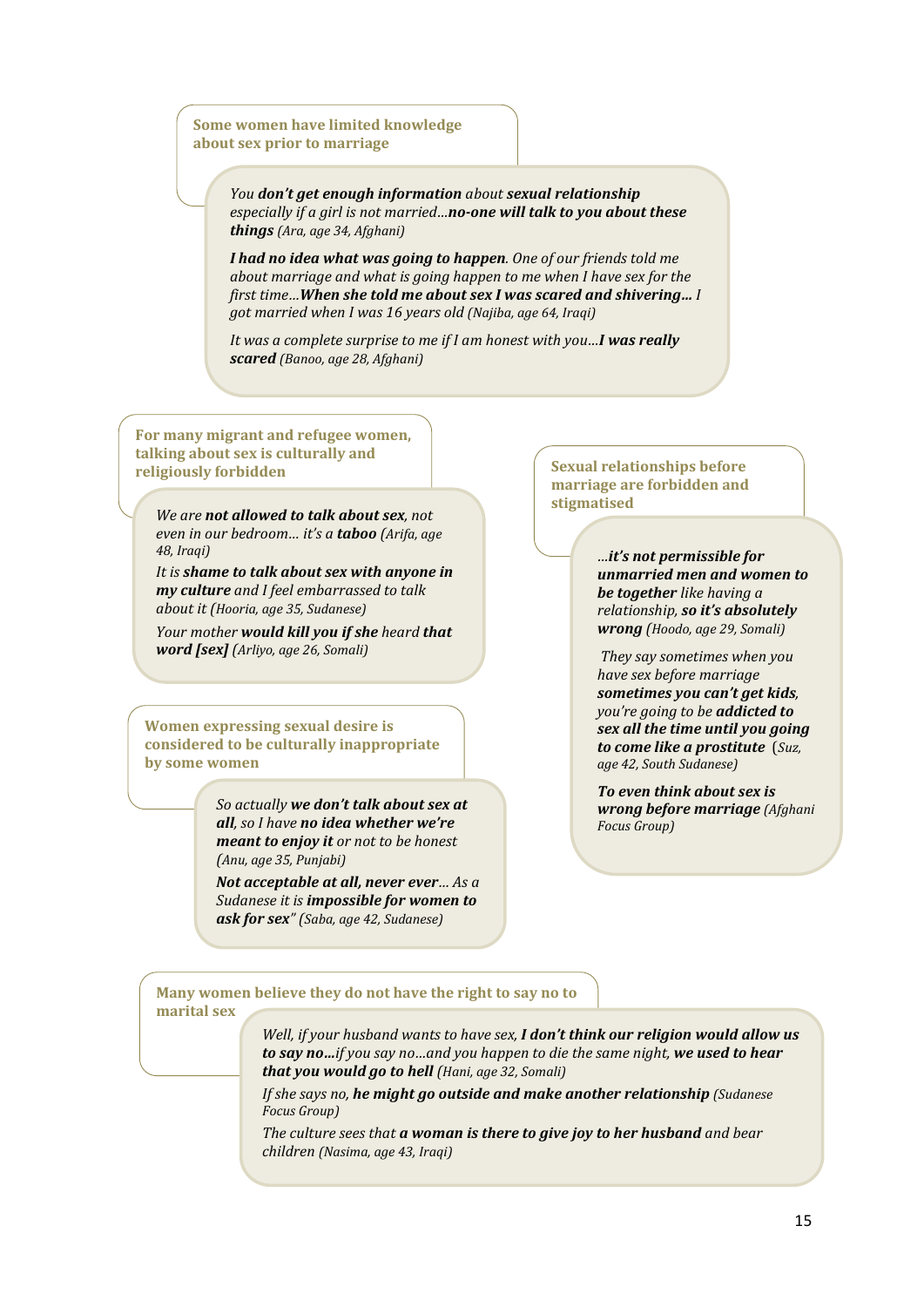**Some women** *could* **discuss sex with their husbands, express desire, and say no to sex**

*When I don't have sexual desire I say no. (Somali Focus Group)*

*There is no shyness between husband and wife, I can talk to him about sex, it's normal (Kamelah, age 36, Sudanese)*

*There was always good communication. I would feel free to ask for certain things and to*  **communicate my needs and pleasures... and when it was painful (Mariana, age 38,** *Latina)*

*Your society is opened so we learnt a lot from your society [Canada] so I see that it's my right to tell him what I enjoy and what I don't enjoy in the sexual relation. (Sudanese Focus Group)*

#### **Experiences of sexual pain or discomfort are common**

*It was painful every night and I hated sex (Najiba, age 64, Iraqi)*

*I feel pain in my vagina in the hours after the sex. In my culture it's shame to talk about this pain. It is considered normal [part] of having sex (Hooria, age 35, Sudanese)*

*It just hurts every time, sometimes it lubricates, sometimes it doesn't (Darya, age 24, Afghani)*

**Some women could discuss sex and their sexual health needs with health providers post migration**

> *The good point is that here I feel really comfortable about obtaining any kind of information related to my sexual health, but in Sudan and Saudi Arabia, I feel embarrassed to ask for this kind of information (Wafa, age 40, Sudanese)*

**Same-sex relationships were forbidden or taboo**

> *It's not in our culture, it's not in our religion, it's not something we chose (Somali Focus Group*)

*We don't have this (Amer, age 34, Sudanese)*

*In my opinion it is religiously illegal 'haram' (sinful) and for my opinion it is completely totally refused (Iraqi Focus Group)*

**Migrant and refugee women want support in educating their adolescent children about sex**

> *I would like to have information about sexual education for kids and young people. I would like to have some advice or guidance on how to approach these kind of issues with my daughter (Mariana, age 38, Latina)*

> *Here in Australia… when she was in Year 5 the sex education I participated in that session. I told myself, me and my child learning at the same time (Tamil Focus Group)*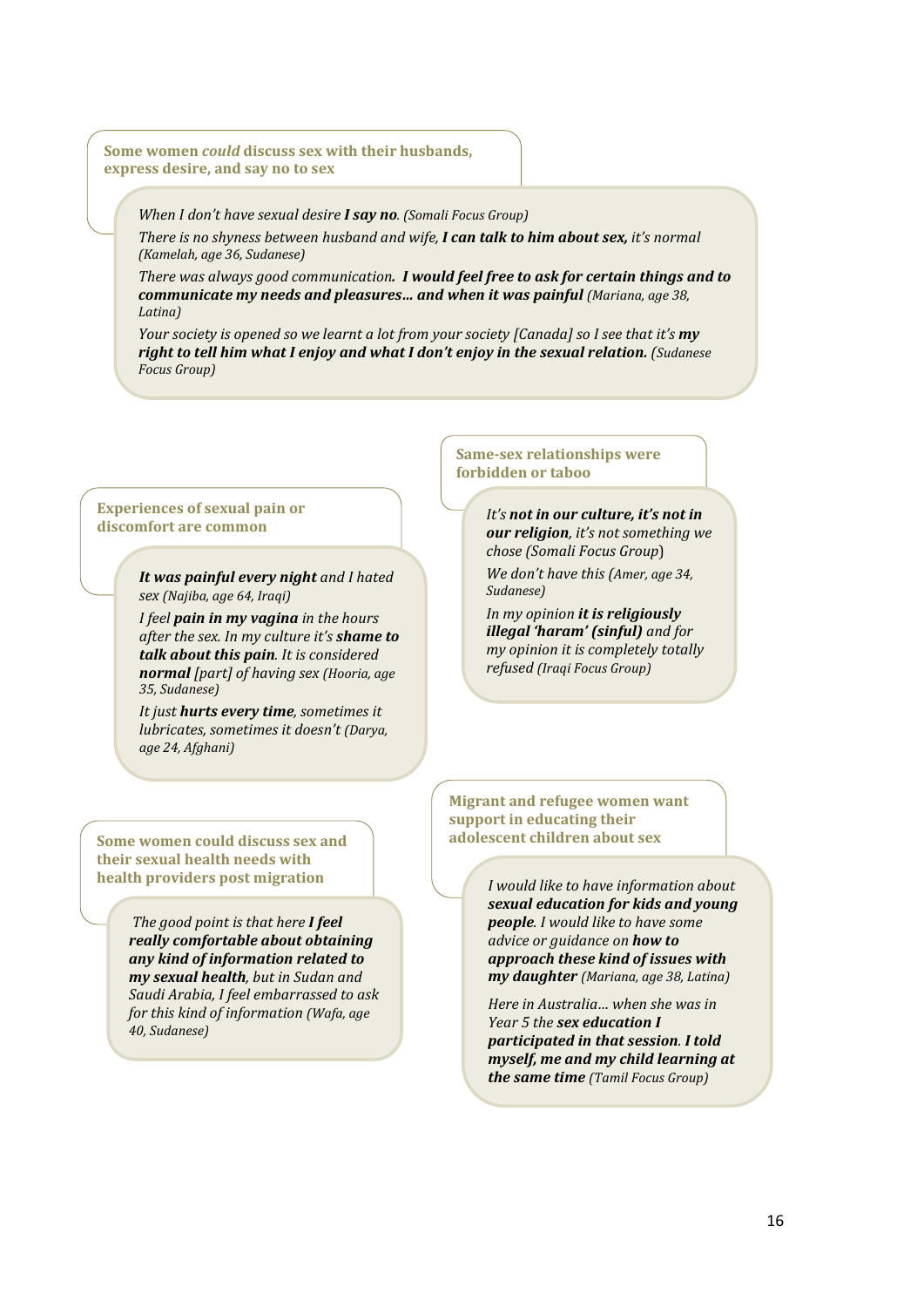# **Recommendations Regarding Sexual Knowledge and Communication for Migrant and Refugee Women:**

- Understanding of the social and cultural sensitivities that some migrant and refugee women have regarding talking about sex or sexual concerns
- Awareness that some migrant and refugee women have limited knowledge about sexuality and sexual practices
- Recognition that migrant and refugee women may not be aware of their sexual rights, including the right to say no, and the right to pain-free sex
- Adopting a comprehensive human-rights based approach, that treats migrant and refugee women and their sexual and reproductive health needs holistically, taking into consideration the wider socio-cultural context
- Education for men as well as women around sexual rights, e.g. embed education in culturally acceptable programs such as marriage counselling
- Awareness of the cultural difficulties facing same-sex attracted girls and women

# **Sexual Knowledge and Communication Resource and Support Needs of Migrant and Refugee Women:**

- Sexual rights and sexual consent
- Different types of sex, and the value of sexual pleasure and desire, including same-sex attraction, using a rightsbased approach
- How to talk about sexual concerns with your partner and health professional
- How to avoid or treat sexual pain and discomfort
- Talk about use of lubricants e.g. during cervical screening and menopause education
- Sexual education for young people
- Information about respectful relationships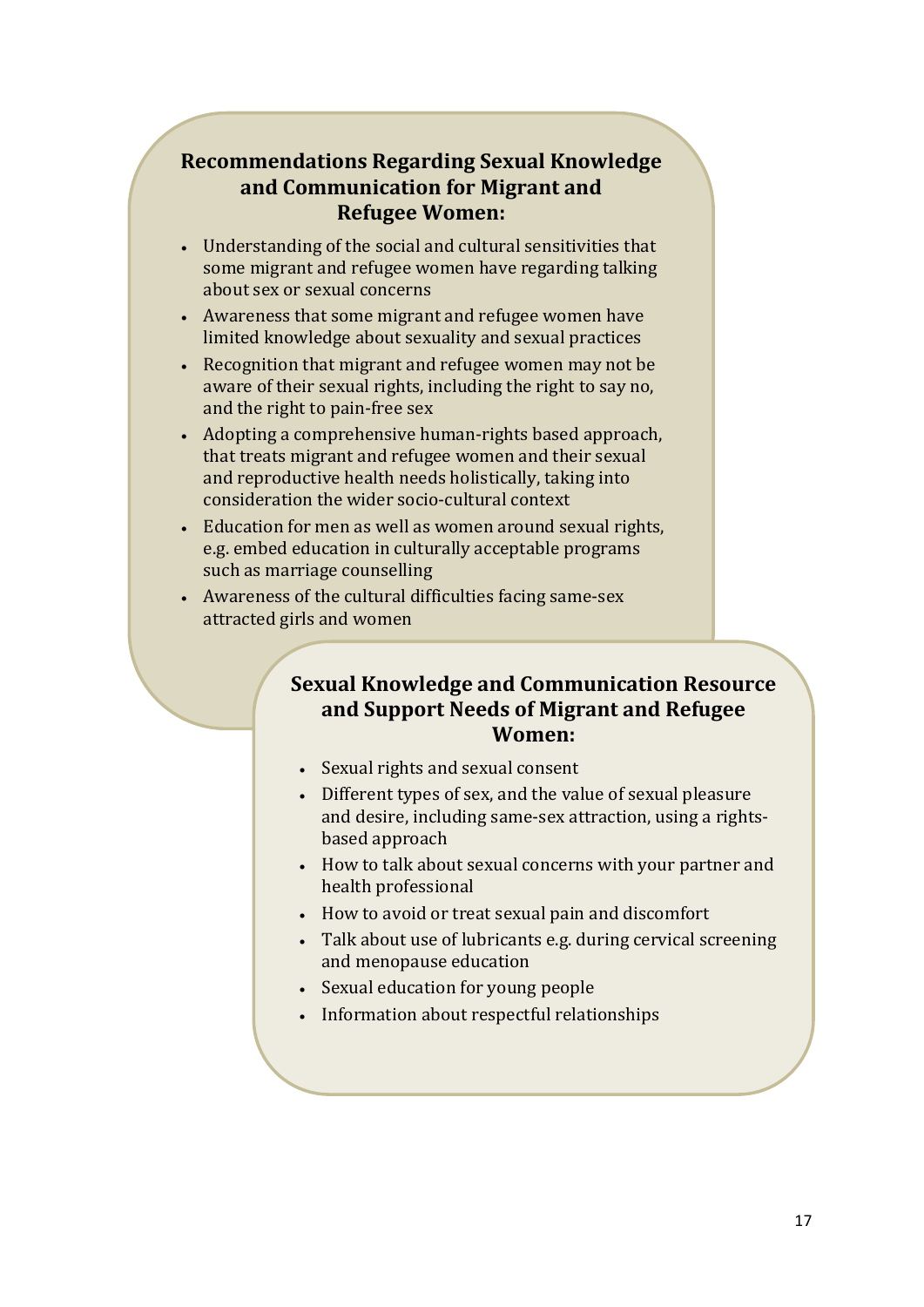# <span id="page-19-0"></span>**Premarital Virginity and Female Circumcision or Female Genital Cutting (FGC)**

Across all of the cultural groups women were expected to be identifiable as a virgin on their wedding night. For women from Islamic cultures, virginity was traditionally demonstrated through the collection of blood stained bed sheets. The possibility of absence of blood on their wedding night was a cause of concern for<br>some unmarried participants. They some unmarried participants. wanted greater community recognition that women could be virgins and not bleed after first sex. Hymen repair was discussed as being available to mimic virginity. However, this was considered unacceptable, unless rape had occurred.

Infibulation and female genital cutting (FGC) was customarily used to ensure<br>virginity before marriage among marriage Sudanese and Somali participants. A woman who was not circumcised was considered "not a virgin" and traditionally was not marriageable [23].

### <span id="page-19-1"></span>**Meaning of Female Genital Cutting (FGC)**

The meaning of female genital cutting (FGC) varied among individual Sudanese and Somali women, with some accepting and others rejecting it. There was general agreement that FGC was not a religious practice, but one of culture and tradition. The majority of women linked it to proof of virginity at marriage, or to the removal of a woman's sexual desire, to ensure family honour.

The prevalence of FGC in women's birth countries was said to be declining, with the practice happening mainly in rural areas. Participants who supported the abolition of FGC focused on the trauma of the procedure both physically and mentally, and said they would never consider it for their daughters. There

were a small number of women who supported the ongoing practice of 'sunna' or clitoral removal/nicking for their daughters. How this would be undertaken in Australia or Canada was not disclosed. Women were aware that any form of FGC practice is illegal in these countries.

### <span id="page-19-2"></span>**Experiences of FGC and impacts on health and sexuality**

Women who had been circumcised had the procedure carried out prior to migration. Participants had received a range of FGC, including clitoridectomy and full infibulation. Accounts of the experience included being held down and cut with a razor, absence of anaesthetic, significant blood loss, pain, and distress. In a number of cases, fathers did not want their daughters to receive FGC, but mothers and older female relatives insisted and carried out the procedure while husbands were away.

Women reflected on the implications of FGC for women's health and wellbeing. This included infection and pain following the initial procedure, which sometimes led to death. Severe pain or difficulties could be experienced during childbirth,<br>especially for women who were women who were continually being de-infibulated and reinfibulated. Painful menstrual periods were also a major problem for women who had undergone FGC, as were repeat infections.

Women reflected on the negative impact that FGC has on a women's sexual life.<br>Some women were de-infibulated de-infibulated immediately prior to marriage. The majority experienced severe pain on their wedding night, due to the tiny hole remaining after infibulation. This pain was ongoing, sometimes over months, until the husband had fully penetrated the<br>opening. Women also reported a opening. Women also reported disinterest in sex due to the inability to feel pleasure.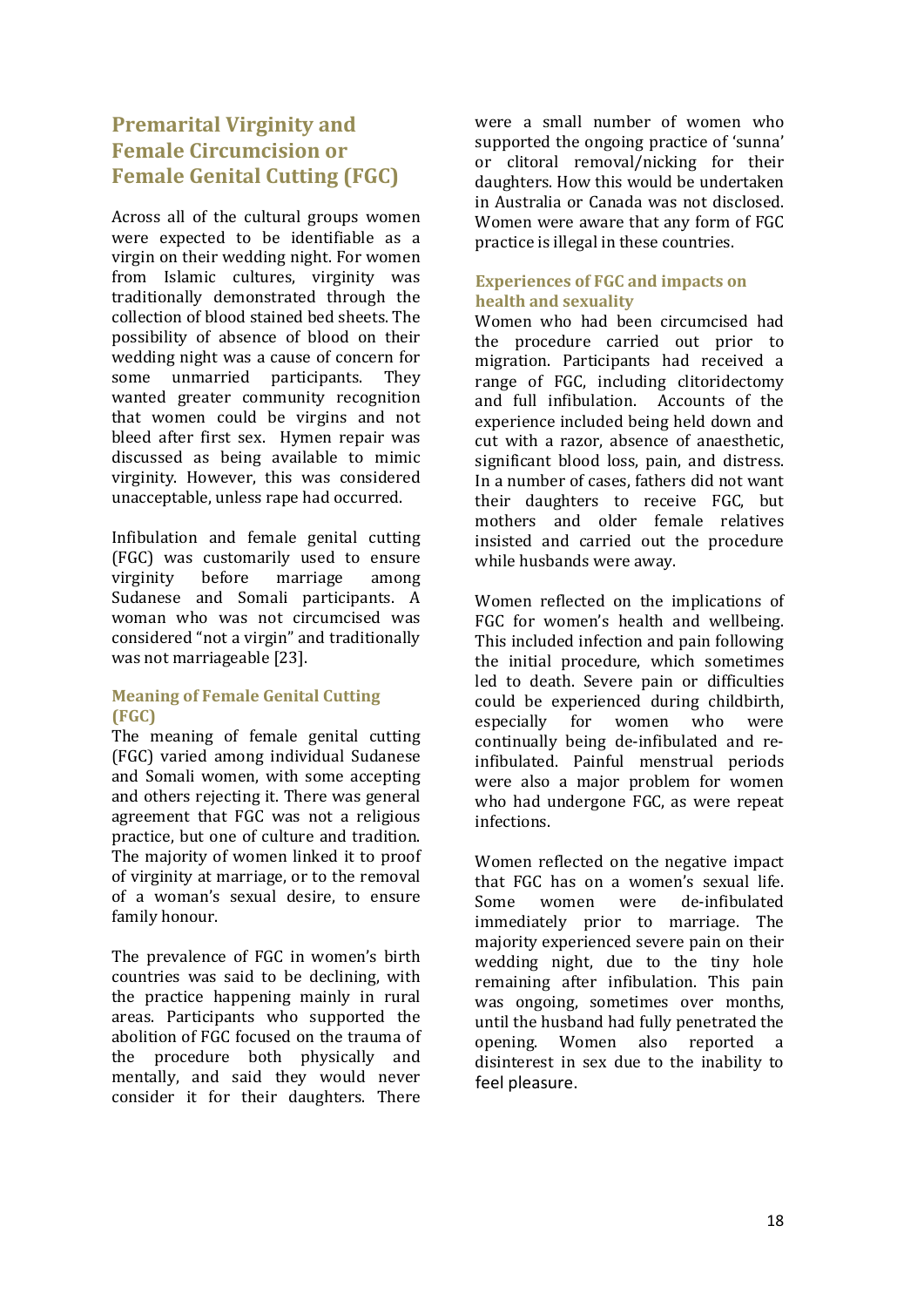**Migrant and refugee women are expected to be virgins, and traditionally, bleed on their wedding night**

> *The second day of the wedding they took that cloth with blood to the bride's mother to show her the cloth and her daughter is still virgin, that means she raise her in a good manners and is proud of her daughter. (Saba, age 48, Sudanese)*

*In the morning…they expect a bed-sheet, like normally it's a white bed-sheet that is spread on the bed, and they expect blood on that thing (Akeck, age 31, South Sudanese)*

**Some women were concerned that they may not bleed on their wedding night**

> *I am very frightened because I do want to bleed, it's very important (Suhaira, age 20, Afghani)*

*My experience is that we needed to prove that we are a virgin. That was the main concern, even my mother and whole family were worried. (Afghani Focus Group)*

*OMG the most important thing [to bleed], that is pretty much your life and your future, you could get bashed, or even killed in some families (Afghani Focus Group)*

**Some women want their communities to be educated about the hymen and bleeding following first intercourse**

> *I want our older women, our mum and dad to be taught that sometimes it's okay, like that girls is virgin but sometimes it's okay not to bleed (Suhaira, age 20, Afghani)*

*They don't know that if blood doesn't come a girl still could be virgin (Afghani Focus Group)*

### **Women had polarising opinions about the practice of hymen repair**

*You are born with virginity, people think they can make it, but it is not so. It is something God made…it's only one chance, I am sorry, but it's not repairable (Safi, age 43, Married, Somali)*

*If the girl had hymen rupture by raping or accident, this type of hymen repair operation is good (Iraqi Focus Group)*

*She is deceiving the person that she is going to marry. I don't agree with this (Wafa, age 40, Married, Sudanese)*

*If I wasn't a virgin yes I would [get a hymen repair]…because of the stigma…if you get married and you're not a virgin your in-laws will not respect you nor will your husband respect you (Iraqi Focus Group)*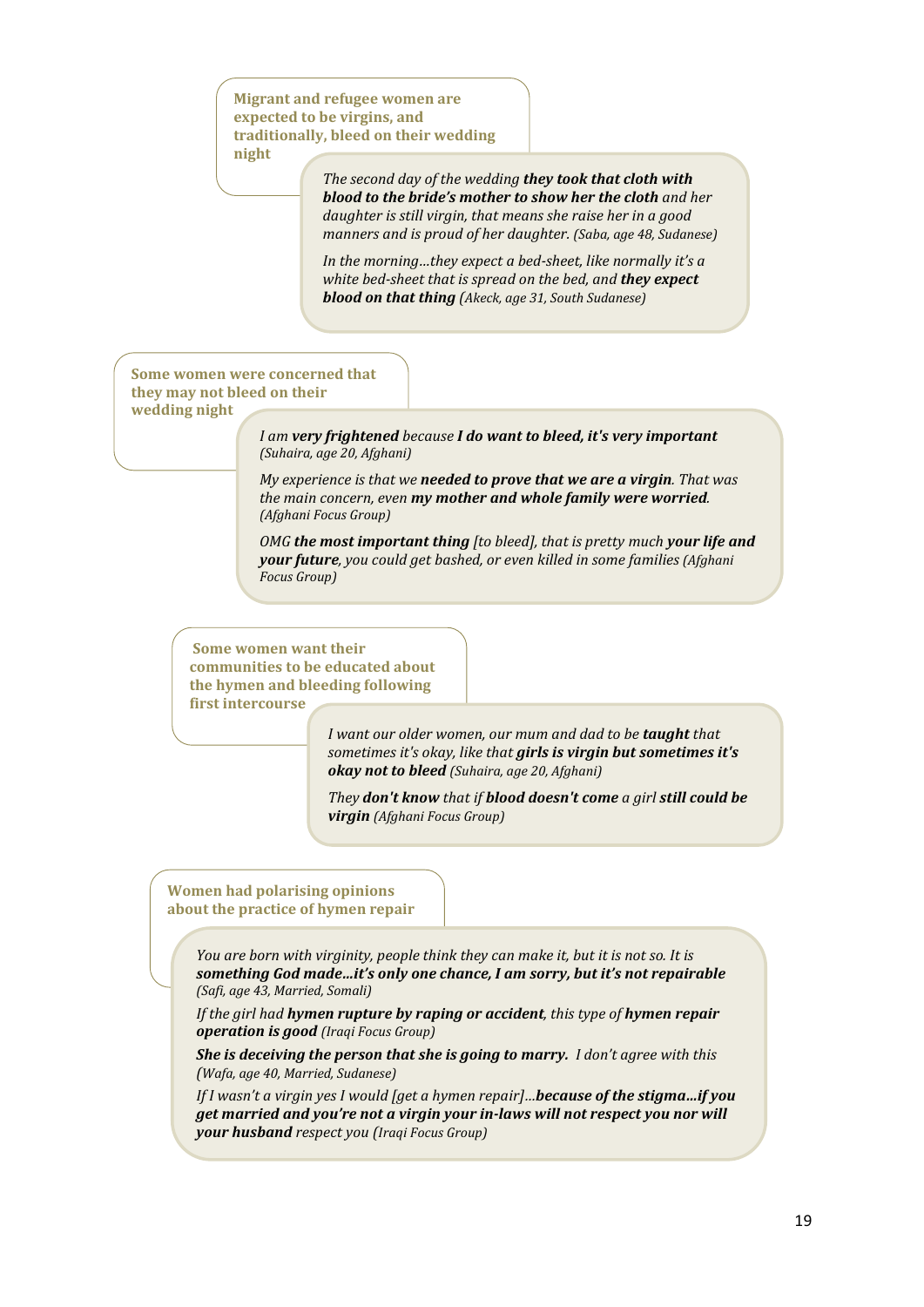**Female genital cutting (FGC) is culturally undertaken to ensure premarital virginity and control women's desires**

> *Our mothers used to say that if girls are not circumcised they become hyperactive, they look for men but if they get circumcised they will cool down and just stay home, [it's] just to kill their sexual desire (Nafiso, age 28, Somali)*

> *The clitoris is the one that makes you want to have more sex, I think if it was left…I'll be just all over men and having sex like crazy… I would just have babies before the age of 15 because I would just engage in sex, that's my belief (Somali Focus Group)*

*In order to decrease her sexual desire, they do this female circumcision (Habibah, age 43, Iraqi)*

*There's two types of circumcision, one of them is just the bad one which is they do everything...the other one is just a small thing, so the small thing is not bad, because you move quickly they cut a small part of the body (Sudanese Focus Group)*

#### **FGC can have severe negative impacts on women's health**

*Circumcision is killing off a part of a woman's life. (Kamelah, age 36, Sudanese)*

*This [FGC] is why my sexual experience with my husband was very painful and a lot of bleeding happened. (Wafa, age 40, Sudanese)*

*Sometimes the husband take her to the doctor to open. Sometimes suffering for two or three weeks. It's really bad (Sudanese Focus Group)*

*No space for the blood to come out at menstruation (Amran, age 47, Somali)*

*I born nine kids, seven times I have the procedure again. (Somali Focus Group)*

*… every time she delivered the baby, they had to open it and sew it back again. She was really tired because she had five babies and during her fifth birth, she passed away. (Hawa, age 30, Sudanese)*

**Most migrant and refugee women are strongly against their daughters being circumcised**

*So I know, I've been there. I've gone through this horrible experience, so I don't want my daughters to go through the same experience. This is not a religion, this is not a culture, it's a barbaric culture (Somali Focus Group)*

*Never, I would not do this at all for my daughter… this is wrong, because if you imagine when you are 8 years old and you get to experience this, it's very traumatic, it's very scary…This is something completely wrong and it's a wrong tradition, and it has nothing to do with religion. (Wafa, age 40, Sudanese)*

*I think it's very cruel. It shouldn't happen to young girls (Fahmo, age 23, Somali)*

*I think it's wrong and barbaric and something that doesn't have a base in Islamic religion. It's just a cultural thing that we have adapted from other countries and it's really unfair to the girls (Hoodo, age 29, Somali)*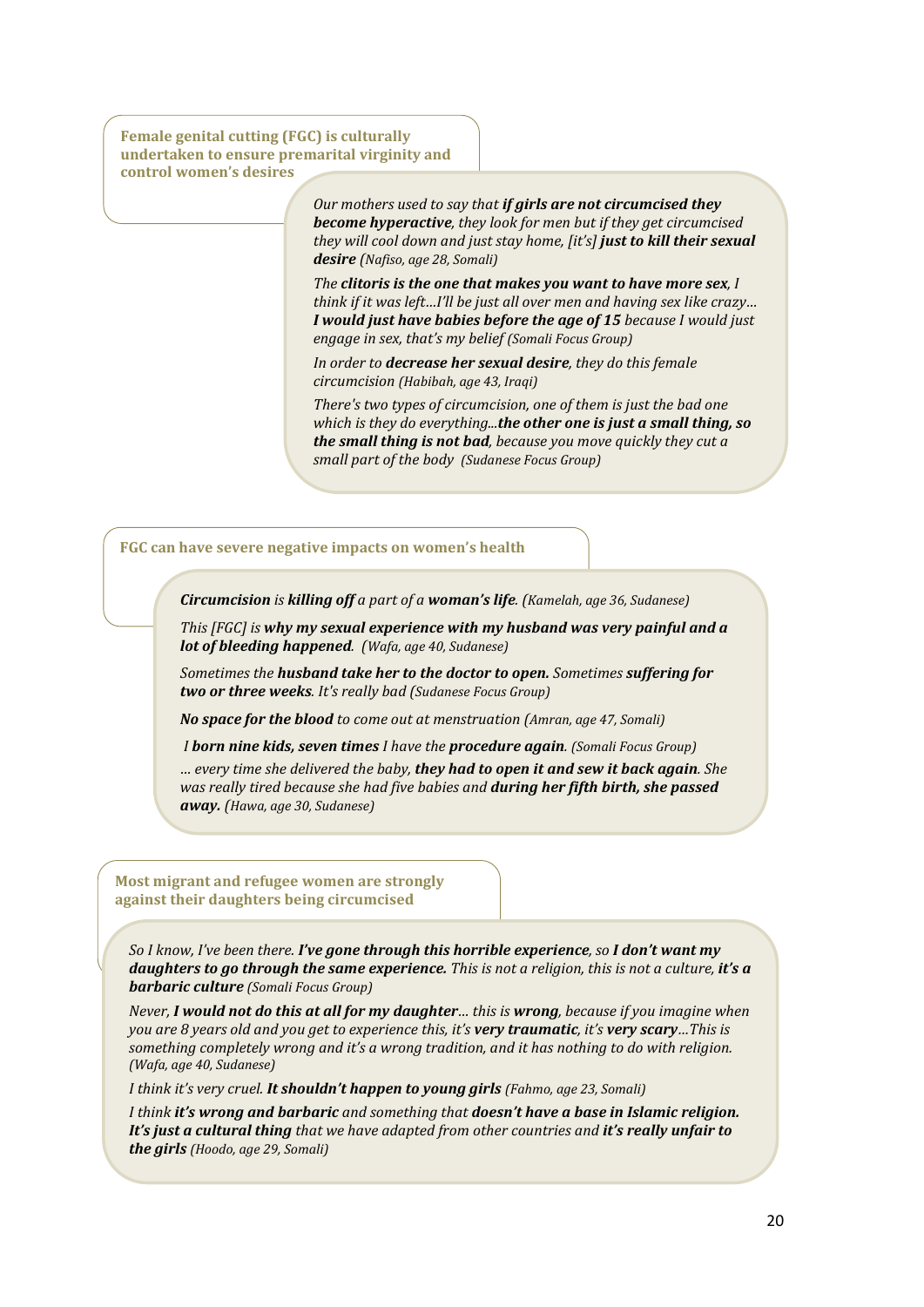# **Recommendations Regarding Premarital Virginity and Female Circumcision for Migrant and Refugee Women:**

- Understanding of the importance of virginity for the majority of women from migrant and refugee backgrounds
- Recognising concerns surrounding proof of virginity status and requests for hymenoplasty
- Awareness of the cultural context and different types of female genital cutting (FGC)
- Attentiveness to beliefs that some forms of FGC are deemed more acceptable than others, and provision of information to counter these beliefs
- Provision of culturally safe care for women who have undergone female genital cutting (FGC)
- Development of information and resources on hymen repair and female genital cutting for health and community workers
- Education and information for community and religious leaders on virginity, the hymen and female circumcision

# **Premarital Virginity and Female Circumcision Resource and Support Needs of Migrant and Refugee Women:**

- Education and materials for women and men on virginity status and the hymen including:
	- o The fact that many women don't bleed at first intercourse
	- o The hymen is not proof of virginity
- Puberty talks with mothers about virginity, the hymen and bleeding
- Educational talks in a safe place about female genitalia and what is 'normal'
- Information on female genital cutting (FGC) including:
	- o Legal position of FGC in Australia or Canada;
	- o Implications for women's health and wellbeing, including recurring infections;
	- o Support and health care for women who have undergone FGC with referral to programs such as the 'NSW Education Program on Female Genital Mutilation';
	- o Information and support for mothers to encourage them to refuse FGC for their daughters using a rights-based approach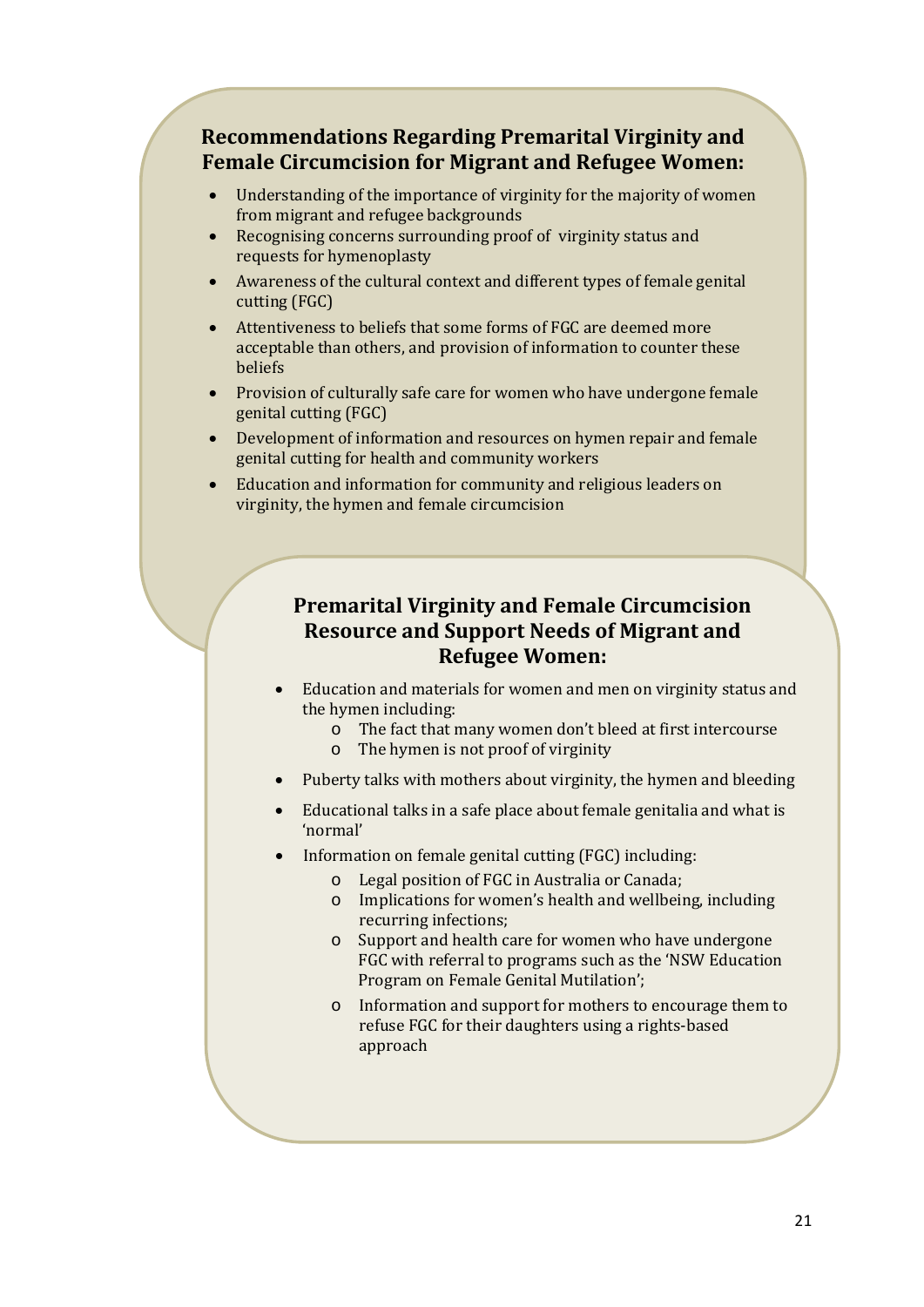# <span id="page-23-0"></span>**Sexual Health Knowledge and Practice: Cervical Screening, HPV and Sexually Transmitted Infections (STIs)**

The majority of women, across cultural groups, had limited knowledge about women's sexual health or prevention of sexual health problems.

### <span id="page-23-1"></span>**Knowledge of cervical screening, HPV and STIs**

Most women had very little knowledge about cervical cancer, or the need for cervical screening. One woman reported learning about pap smears at a migration information session while another gained information through her school-aged daughter. Likewise, there was a general lack of knowledge and awareness of the HPV vaccine. Women or their daughters who had received the vaccine were often not sure what it was for.

Women also had little knowledge about sexually transmitted infections (STIs) the different types, different ways they are contracted and how they are prevented or treated. Most women only knew of HIV/AIDS. There was a belief that women were not at risk of STIs if they were monogamous. Some women held a fatalistic view that it was up to fate or a god to determine whether or not they contracted a STI.

### <span id="page-23-2"></span>**Barriers to cervical screening and HPV vaccination**

A number of explanations were given for why women did not engage in sexual health screening. Women reported being<br>"scared". "embarrassed". "shv". "lazv". "embarrassed", "shy", "lazy", "too busy", fear of "an intrusion of privacy", or being "not aware" as reasons for avoiding cervical screening. Some did not think it necessary for unmarried women to have cervical screening, due to social and religious norms forbidding premarital sex. Cervical screening was also believed to affect the hymen, and therefore virginity status. The HPV vaccine was not considered important for young unmarried women. There were also misconceptions around the HPV vaccine, with a few participants believing it caused cancer.

After migration several women across cultural groups reported regular cervical screening, attributing this to healthcare providers who sent out reminder letters or spoke to them personally. A number of women were keen for their daughters to be protected from cervical cancer through HPV vaccination. Participants wanted information on cervical screening and the HPV vaccine.

### <span id="page-23-3"></span>**Experiences of and worries about STIs**

A number of participants reported<br>experiences of STIs and other experiences reproductive infections, or gave accounts of experiences of family members or friends. Husbands were seen as the source of the infection, leaving their wives to deal with the consequences.

Many women were unable to ask their husbands to be tested, if they suspected a STI. Some women were also worried about beginning a relationship due to not knowing if the potential partner had an STI, as well as being concerned about their adult children contracting STIs. Women told us that they wanted information on STIs.

Many participants reported having experienced urinary tract and yeast infections. However, seeking help from health care providers was sometimes delayed, because of lack of understanding of the infection, or use of home remedies. Other women described having regular GP check-ups and receiving good sexual health care.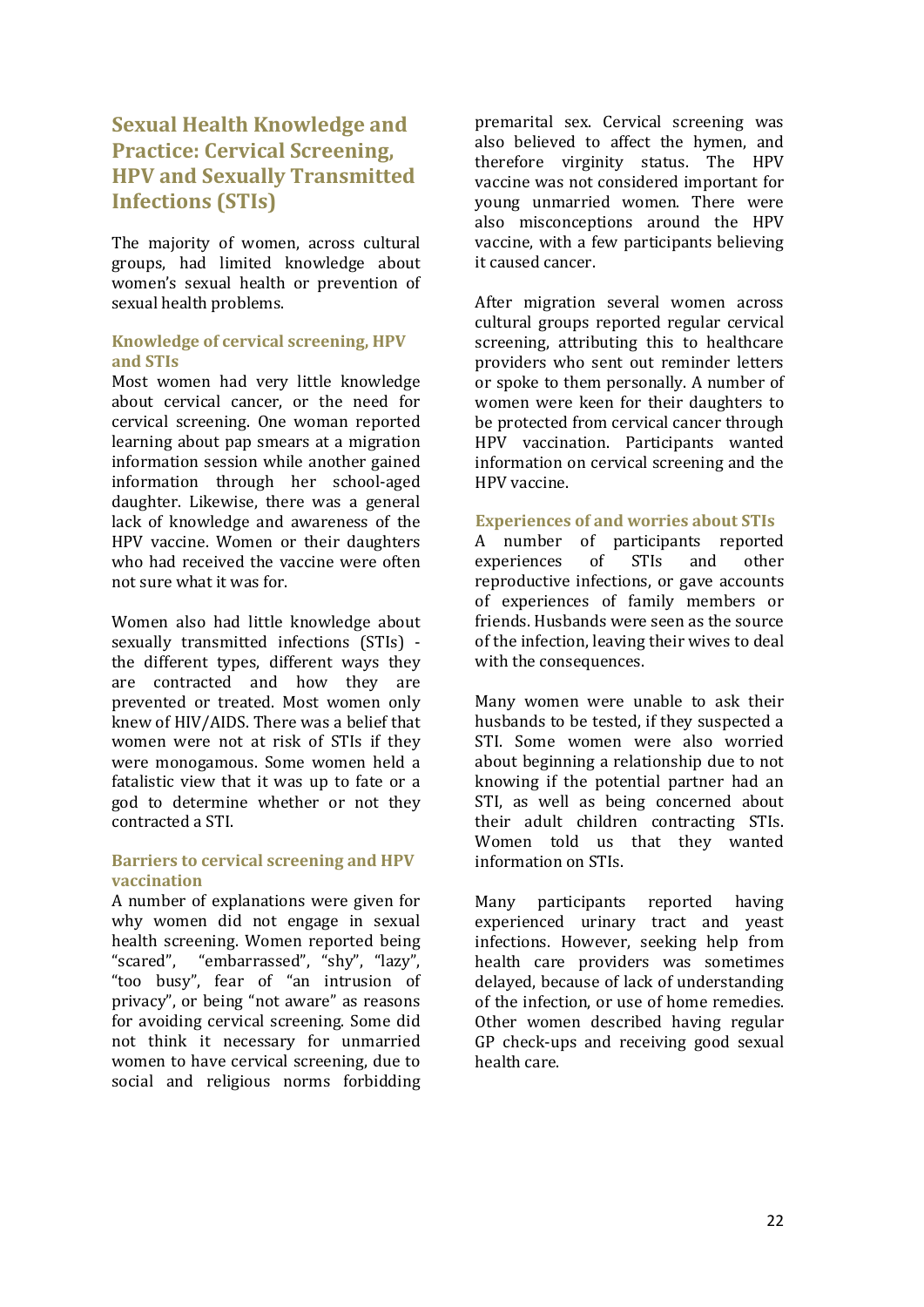**Many migrant and refugee women have poor or incorrect knowledge about cervical screening and HPV vaccine**

> *We don't know what it is [cervical screening], what is that, how much is that important for us? (Tamil Focus Group)*

*If my daughter said that she has no sexual relations, why should I give her this vaccine? (Iraqi Focus Group)*

**Many migrant and refugee women have poor or incorrect knowledge about sexually transmissible infections**

> *I don't know much about that (STIs) but I try to keep myself very clean (Banoo, age 28, Afghani)*

*In my culture, we don't know anything about that, I've never come across that… no (Janni, age 32, Tamil)*

*The belief is that people who came here, they think they don't have any sickness in their body, so whoever you are dating, you can have sex without condom or any protection (Akoi, age 40, South Sudanese)*

**Cultural barriers to sexual health screening or prevention**

*If she's not married, no reason for that [cervical screening] (Iraqi Focus Group)*

*It can affect the virgin state and the hymen [cervical screening] (Bashira, age 44, Iraqi)*

*We spend our lives, nearly 20 years back home… maybe it takes time to change, because I'm here just only three years [regarding cervical screening] (Andrea , age 26, Tamil)*

*Yes it is not important to give this vaccine at that time [when unmarried] (Iraqi Focus Group)*

*If you're meant to have it in you, you know, if it is meant to end your life then it will, nothing can prevent that (Hoodo, age 29, Somali)*

**Advice and providers can encourage regular cervical screening practices reminders from health** 

> *I wasn't aware of it before I came to Australia, my family doctor told me about it. I got all the information and I do it on regular basis (Hooria, age 35, Sudanese) GP has been really good at reminding me (Punjabi Focus Group)*

**Women want access to sexual health information**

> *I think in regards to different diseases, sexually transmitted diseases I think, I usually get scared about them, I want to know about them (Setara, age 23, Afghani)*

> *I would like women or girls to be informed about this free injection [HPV vaccine]…like girls in my age group they don't know these things (Maano, age 19, Somali)*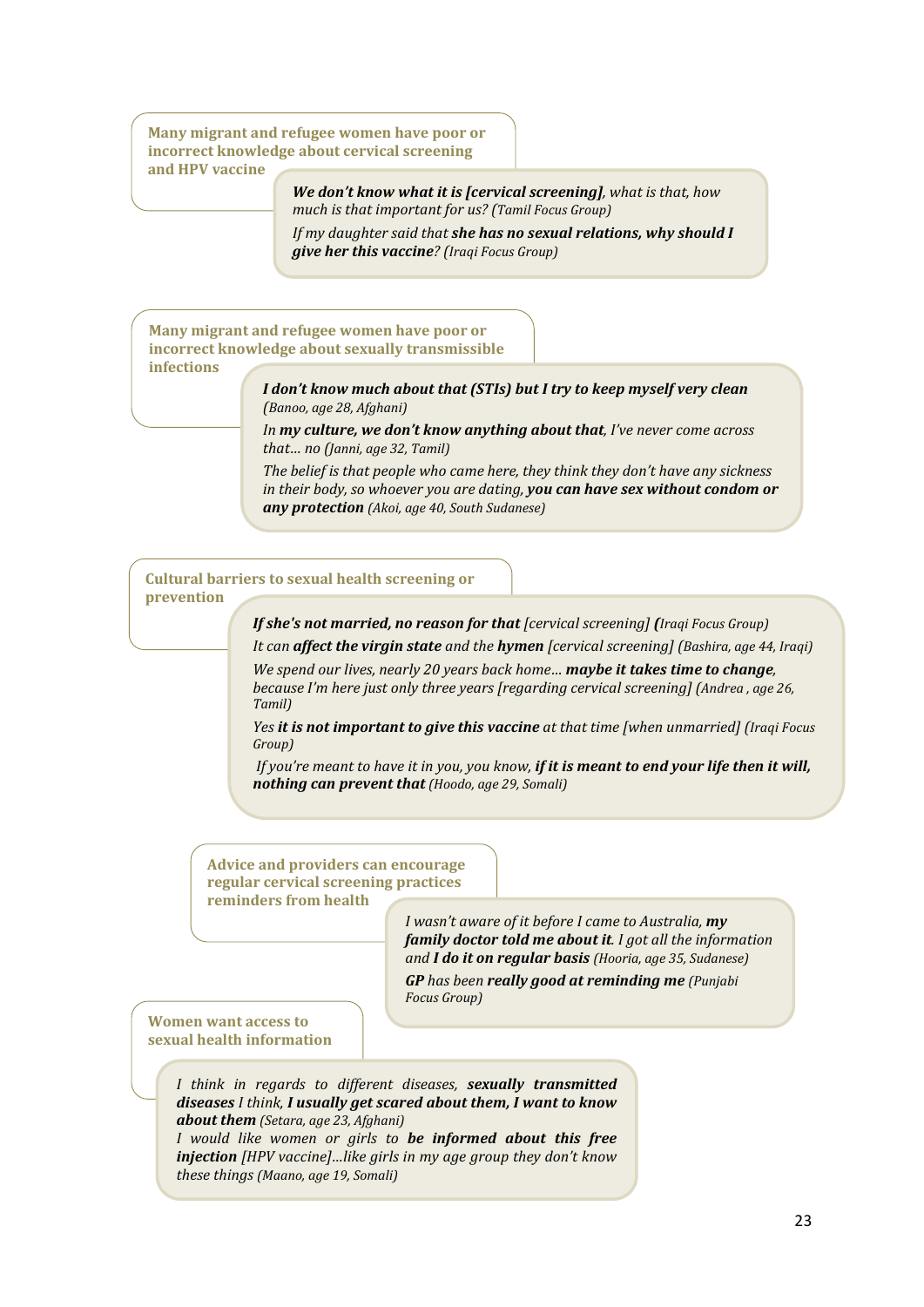# **Recommendations Regarding Sexual Healthcare for Migrant and Refugee Women:**

- Recognition that migrant and refugee women may not have adequate knowledge about STIs, cervical screening and HPV vaccination
- Acknowledgment of cultural sensitivities associated with cervical screening and HPV vaccination particularly for unmarried women
- Clear information that cervical screening and HPV vaccination are part of prevention of cancers in women
- Development of cervical screening and HPV vaccination information and resources for community workers
- Culturally appropriate reminder systems for cervical screening along with the new 5 year protocol
- Using Cervical Cancer Day to spread awareness
- Development of sexual health information and resources for community workers on STIs and urogenital tract infections
- Provision of sexual health literacy workshops for community workers
- Empowerment of young people to take the lead in sexual and reproductive health education and in turn feedback into their own communities

# **Sexual Healthcare Resource and Support Needs of Migrant and Refugee Women:**

- A directory of women's services including services for LGBTI and intellectually impaired women, as well as access to low cost services
- Sexual health literacy workshops and ongoing education for migrant and refugee women and men, including:
	- o Cervical screening: including current guidelines; an explanation for why cervical screening is needed; potential implications of avoiding cervical screening
	- o HPV vaccinations: what they are; what they prevent; any side effects, with emphasis on the vaccine given to all young women not just those who are sexually active
	- o STIs and urogenital tract infections: what they are in women and men; how they are contracted; how they can be prevented and treated; implications of an untreated STI; address myths about STIs
	- o Negotiating safe sexual relationships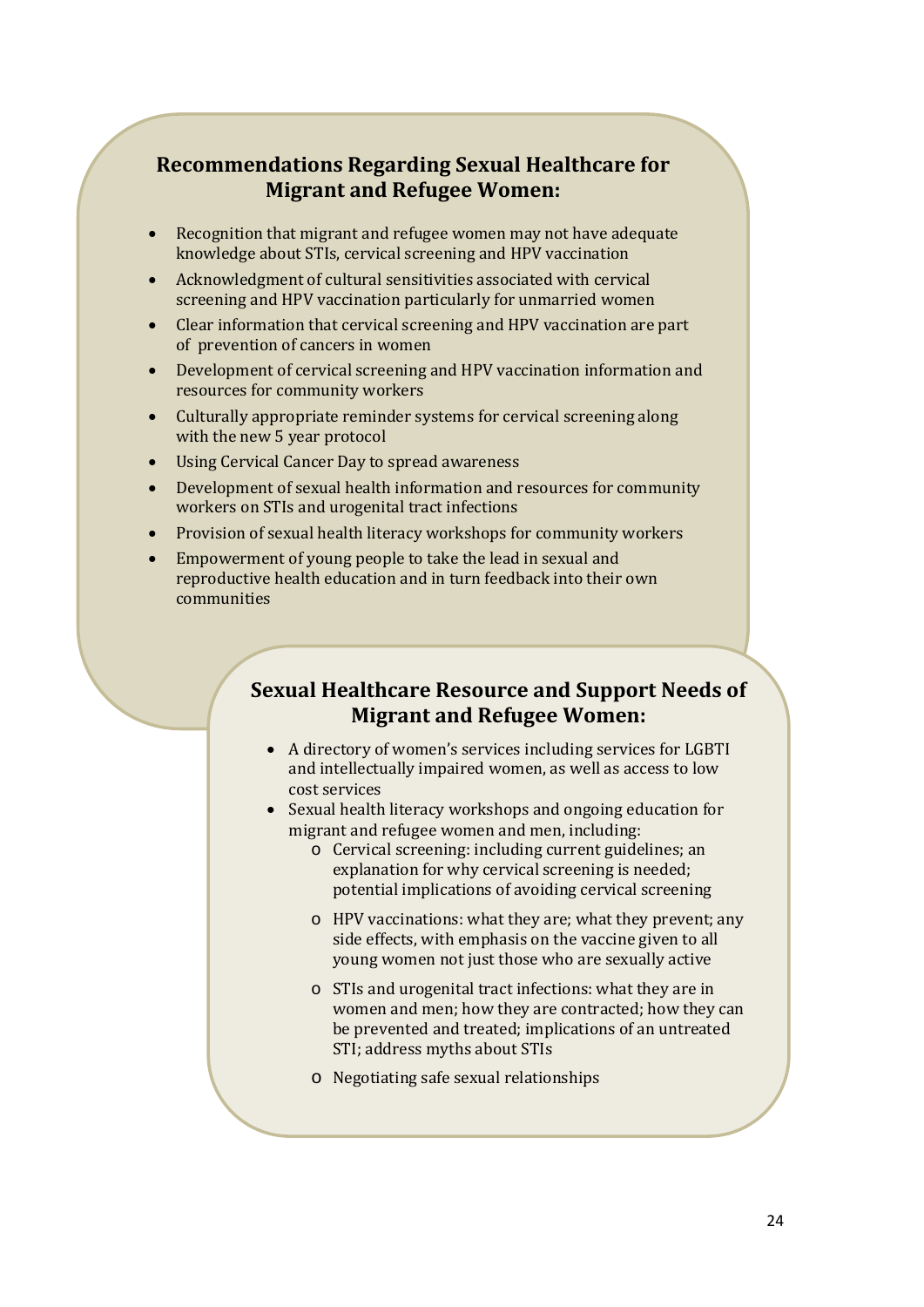# <span id="page-26-0"></span>**Sexual Health Information and Support – Experiences and Preferences**

Many of the women in the study placed a low priority on their own sexual health needs, resulting in putting others' health needs before their own. This was often due to stress or responsibilities at home. Other barriers to accessing professional healthcare that women raised included lack of education, illiteracy, lack of internet access, poor health promotion in country of origin, cultural and religious constructions of health, and the impact of migration [20].

Some women reported relying on cultural remedies for infections, as well as leaving their health up to fate or god's will, rather than seeking professional help. Several women also faced financial barriers to accessing healthcare, or were uncertain about their rights to healthcare due to their residency status.

Women who migrated without their extended family described their new<br>environment as very physically physically demanding and isolating, with their own sexual health low on the agenda. Some women reported negative attitudes and lack of support from their husbands as a barrier to seeking professional sexual healthcare. Several Sudanese participants reported that men in their culture resisted adapting to western culture because it would mean they would lose 'control' over their women.

### <span id="page-26-1"></span>**Experiences of consultation with health care professionals**

Many women considered discussion of their sexual health needs and exposure of their body for examination by a health care professional (HCP) as inappropriate.

For this reason, women healthcare<br>providers were preferred when providers were preferred when discussing 'sensitive' matters, or when being examined physically.

Some women described difficult experiences when they sought sexual or reproductive healthcare. This included difficulties in communication with HCPs, perceived disinterest in the part of HCPs, absence of tangible solutions to their problems, and consultation times that were too short to address their concerns. In contrast, other women had positive experiences of sexual health screening and support for sexual and reproductive<br>health from GPs, specialists, and health from GPs. community workers.

### <span id="page-26-2"></span>**Preferences for sexual health information**

Women varied in their preferences for sexual health resource delivery. While some participants preferred to receive sexual health material that could be read or viewed in private, others indicated they preferred group discussions or one-toone talks. Various barriers to receiving information were highlighted, including issues of confidentiality, and the shame and stigma associated with talking about sex.

Women highlighted their need for information on sexual and reproductive health. Broad topics participants wanted more information on included:

- **Menstruation**
- **Menopause**
- Contraception<br>• Sexual health s
- Sexual health screening
- STIs
- Sexual education of young people
- Painful sex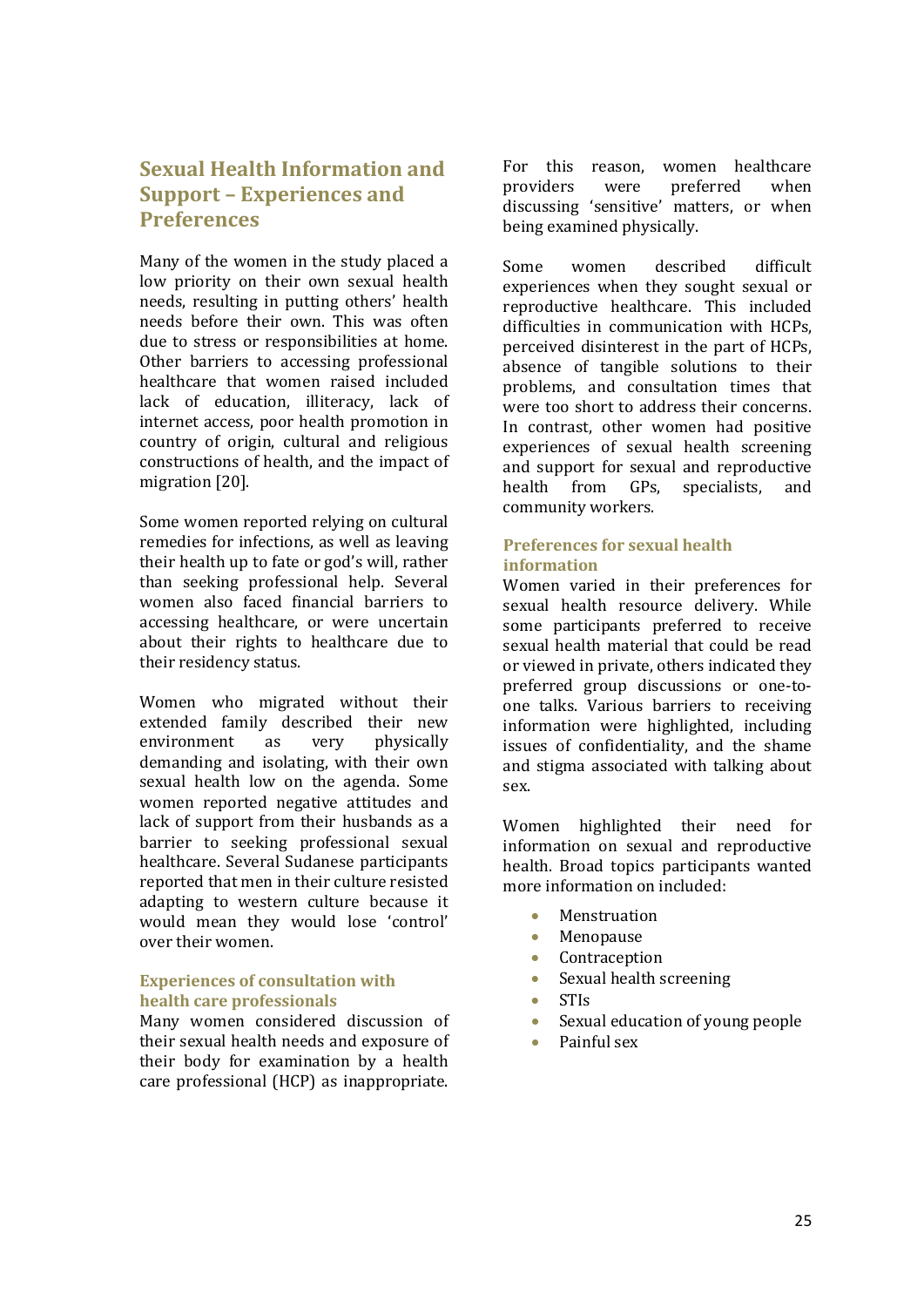**Migrant and refugee women may place low priority on sexual healthcare**

> *We always think about the kids and husbands but we forget about our self (Faaiso, age 32, Somali)*

**Migrant and refugee women prefer a variety of sexual and reproductive health resource delivery options**

**Due to cultural beliefs some women are reluctant to be examined, particularly by a male health professional**

*…they don't want to expose the body. So even if they know that they are going to die, they don't want it (Andrea, age 26, Tamil)*

*I was scared to see the doctor… that it is a man… I felt the some anxiety as one feels on the first night of the wedding… I was relieved that my husband said that the doctor did not see much, never mind (Zinat, age 45, Punjabi)*

*…even a specialist, no, not to a man (Iraqi Focus Group)*

*I think one of the good ways to get that information could be in the <i>community centres, in the neighbourhood houses…for example, groups, parenting groups, and there will be one of the good spaces to take advantage and to talk about sex education (Catalina, age 45, Latina)*

*Reading. Because we are very private people (Tamil Focus Group)*

*I would like to see little information books in doctor clinics, so we could read and could speak about it… we can't talk in our community in a group (Azita, age 38, Afghani)*

*One-on-one chat is probably more comfortable for people because it's more personalised (Manjit, age 33, Punjabi)*

*Group sessions would be fantastic…because it's nice to hear what other people are going through too (Geet, age 30, Punjabi)*

**Migrant and refugee women want access to appropriate sexual health education on a wide range of topics**

> *I concerned about parenthood advice, how to teach sexual education to your kids. My daughter, she already asks me about how my son was made, how babies are done, why you and my dad kiss each other. I'm not sure what will be the right way to engage in that kind of conversations with her (Isabella, age 46, Latina)*

*I want women to be taught about girls, about [how] young girls don't bleed sometimes [at first sex] (Suhaira, age 20, Afghani)*

*I think I should start getting more information about ways to get a lubricant… so that I am not experiencing painful sex (Mariana, age 38, Latina)*

*More with the contraception, talk about them, it's something that I would actually like more information (Akeck, age 31, South Sudanese)*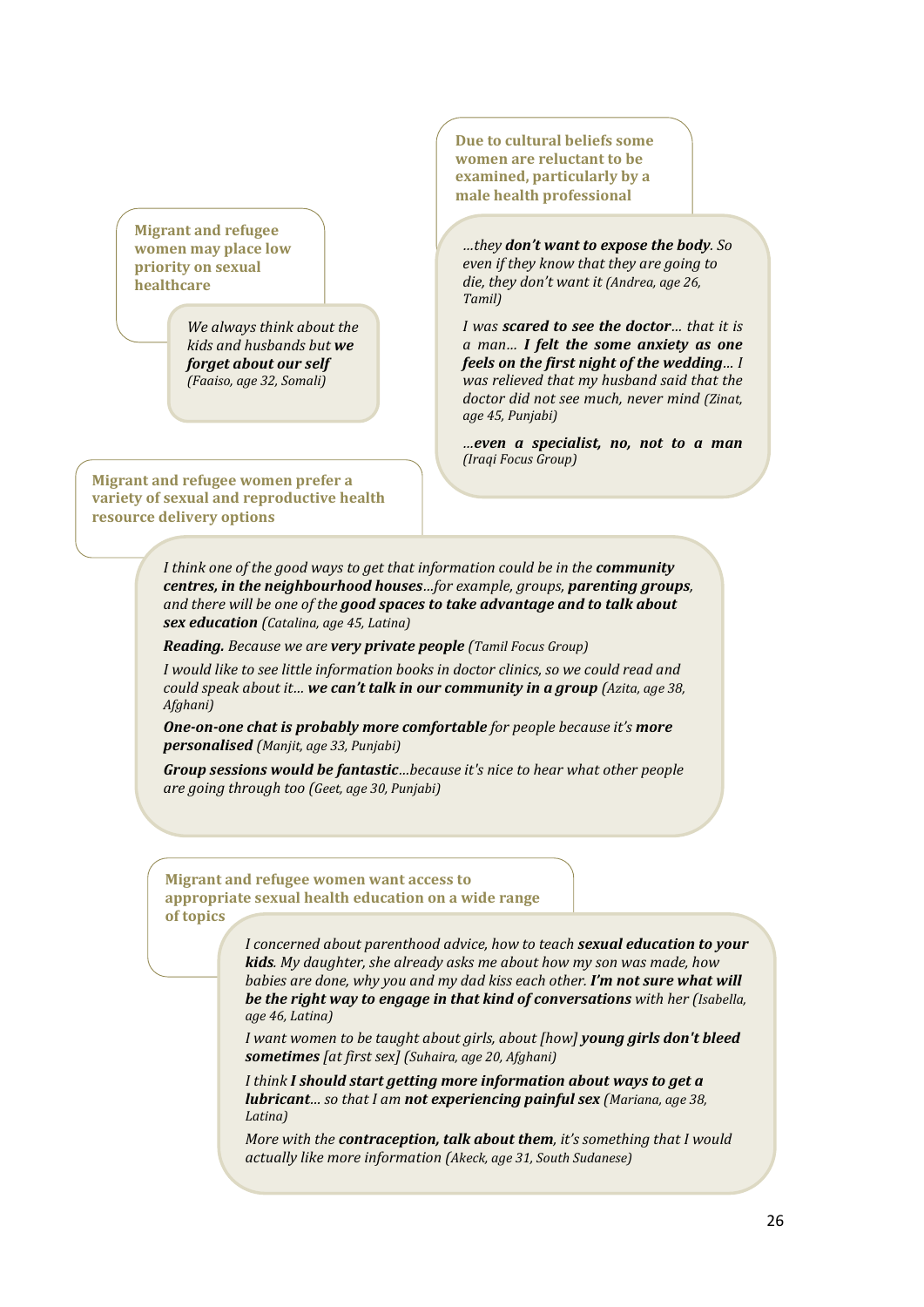# **Recommendations Regarding Sexual Heath Information for Migrant and Refugee Women:**

- Understanding sexual and reproductive health as central to 'women's health and well-being'
- Education for health and community workers on how to work collaboratively with migrant communities
- Incentives to address sexual and reproductive health in migrant and refugee communities
- Building partnerships within migrant and refugee communities and services to implement culturally safe sexual and reproductive health education programs, including peer support groups for connecting with women who may be isolated
- Consulting with migrant and refugee communities about appropriate strategies to increase capacity to access sexual and reproductive health services
- Developing specific sexual and reproductive health resources tailored for different cultural backgrounds in consultation with communities
- Developing resources for women with low levels of literacy, i.e. material that is highly visual with simple language and use of diagrams and images
- Resources on sexual health to be disseminated as part of the resettlement process
- A collation of available resources to know what information exists and in what languages
- Providing information for women at events such as Women's Week, Refugee Week and the media
- Availability of information and support in a range of modalities to suit women's preferences: written, one to one, group discussion, peer education, video
- Availability of sexual and reproductive health information and resources at services and places frequented by migrant and refugee women including: migrant centres, doctors' surgeries, social security and government agencies for housing and education, community centres and clubs

## **Migrant and Refugee Women Want Information on:**

- Menstruation
- Menopause
- Sexual health screening
- Contraception
- STIs
- Sexual education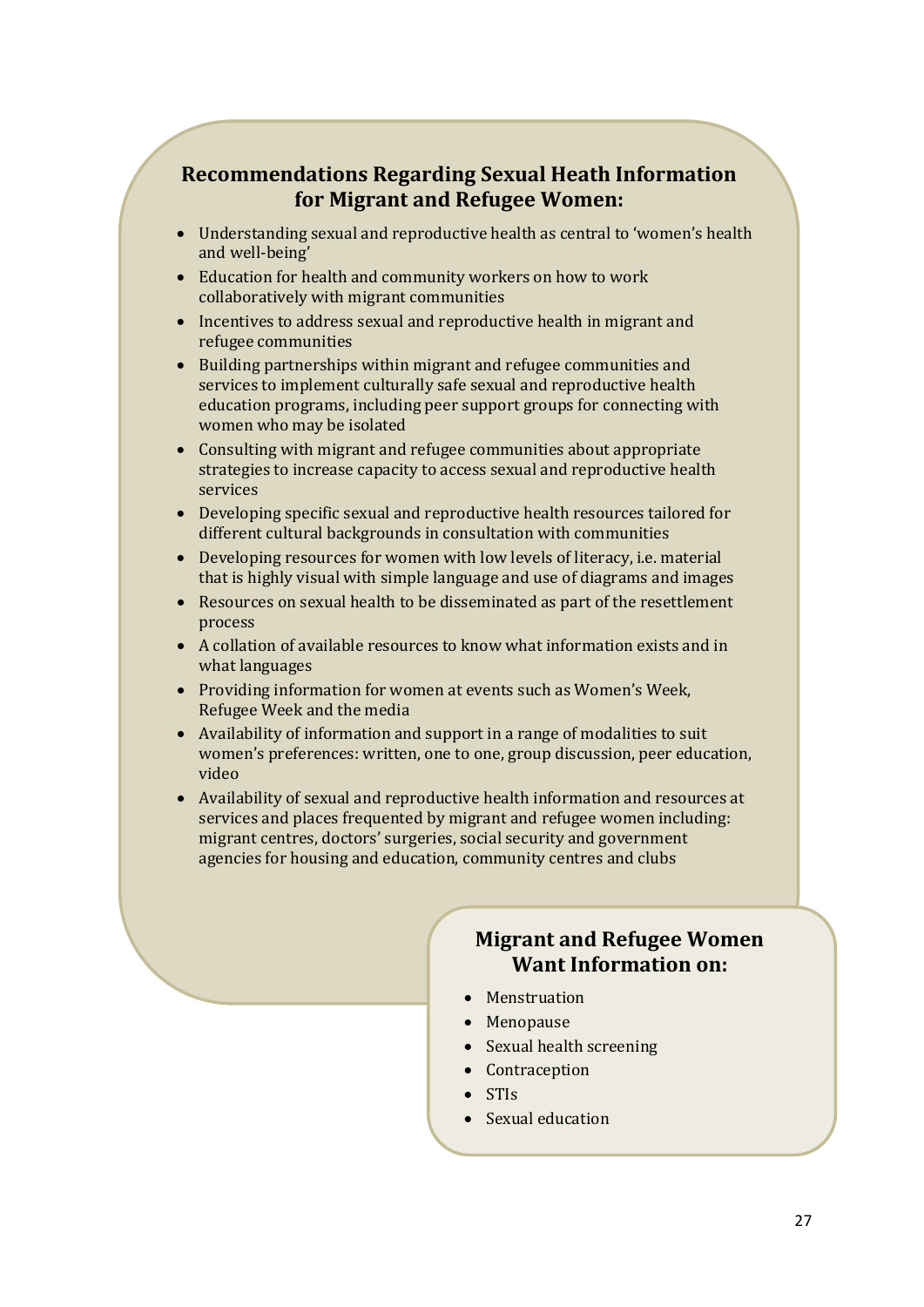# <span id="page-29-0"></span>**Moving Forward and Future Research**

A Stakeholder Forum was held at the Community Migrant Resource Centre in Sydney on October 11<sup>th</sup> 2016, where 61 participants, made up of healthcare providers and community workers, provided feedback on the report. Key research findings were discussed, report recommendations were evaluated, and research priorities and opportunities for collaboration in future research were raised. The stakeholders discussed steps on how to move forward with the current<br>report and recommendations. This recommendations. included provision of feedback on the overall content of the report and advice on the recommendations given for each section; how to disseminate the findings; and how to move forward in addressing sexual and reproductive health needs of migrant and refugee women. One of the main points the stakeholders highlighted was the need to make sexual and reproductive health a higher priority within multicultural health, and health in general. The following are suggestions they gave on how to go about this:

- Engage with policy makers to ascertain who is responsible for providing sexual and reproductive<br>health education, particularly as health education, particularly there have been structural and organisational changes in women's health services and their connections with community migrant health services
- Provide policy makers with evidencebased research such as this current report to help put sexual and reproductive health on their agenda
- Align the findings of the current report with the NSW Department of Health's 'women's plan' to help set priorities in sexual and reproductive health
- Take the opportunity to be involved with the NSW Department of Health's tender for mapping women's health service provision, e.g. to produce a directory of sexual and reproductive health information and services
- Collaborate with health providers so<br>that the same message is that the same message is communicated across the service sector and that sexual and reproductive health services are available for migrant and refugee women at all services
- Partner with disability organisations and the NSW Council for Intellectual Disability to provide appropriate sexual and reproductive health information for migrant and refugee women with disabilities
- Involve the media in promoting and sharing sexual and reproductive health information
- Use the report to help upskill healthcare providers and community workers in migrant and refugee sexual and reproductive health
- Use findings of the current report to help the Australasian Sexual Health<br>Alliance (ASHA) and health Alliance (ASHA) and health promotion teams in the public and private sector in developing and producing tools (i.e. fact sheets, apps, decision tools) to reach all migrant and refugee women including those who don't use services.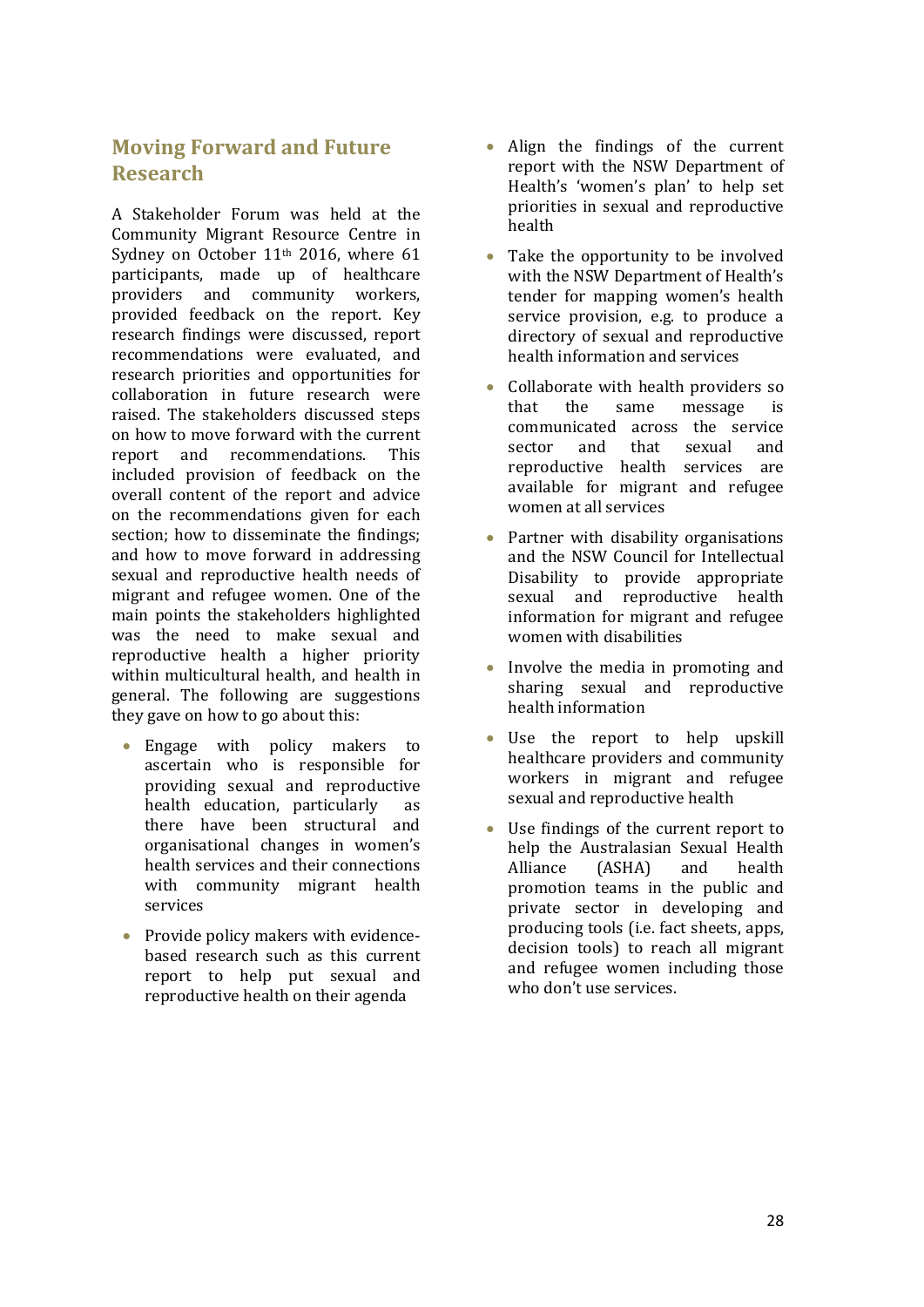# **Stakeholders Provided Recommendations for Future Research Topics:**

- Breast screening
- Antenatal care
- International students and sexually transmissible infections
- Attitudes to HIV/AIDS
- Sexual violence
- Needs of same-sex attracted women from migrant and refugee backgrounds
- Migrant and refugee women with disabilities, including cognitive and intellectual disabilities
- Men's perspectives on sexual and reproductive health
- Other cultures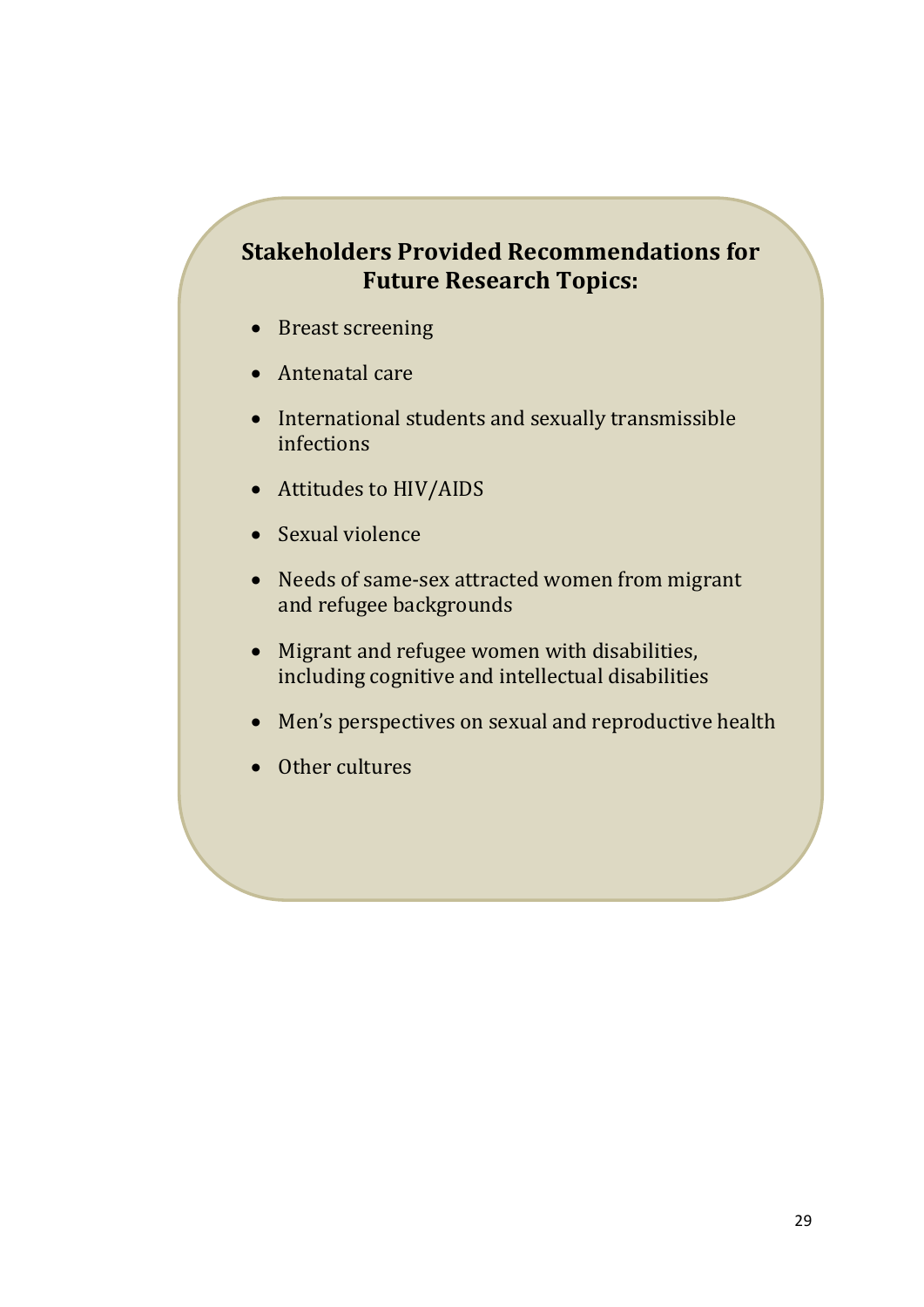### <span id="page-31-0"></span>**References**

- 1. World Health Organisation. Mental health aspects of women's reproductive health: A global review of the literature. Geneva: W.H.O.; 2009.
- 2. Botfield JR, Newman CE, Zwi AB. Young people from culturally diverse backgrounds and their use of services for sexual and reproductive health needs: A structured scoping review. Sexual Health 2016;13(1):1-9.
- 3. Henderson S, Kendall E. Culturally and linguistically diverse peoples' knowledge of accessibility and utilisation of health services: Exploring the need for improvement in health service delivery. Australian Journal of Primary Health 2011;17(2):195-201.
- 4. Ussher JM, Rhyder-Obid M, Perz J, Rae M, Wong TWK, Newman P. Purity, privacy and procreation: constructions and experiences of sexual and reproductive health in Assyrian and Karen women living in Australia. Sexuality & Culture 2012;16(4):467-485.
- 5. Mcmullin JM, De Alba I, Chávez LR, Hubbell AF. Influence of beliefs about cervical cancer etiology on pap smear use among Latina immigrants. Ethnicity & Health 2005;10(1):3-18.
- 6. Wray A, Ussher JM, Perz J. Constructions and experiences of sexual health among young, heterosexual, unmarried Muslim women immigrants in Australia. Culture, Health & Sexuality 2014;16(1):76-89.
- 7. Benson J, Maldari T, Williams J, Hanifi H. The impact of culture and ethnicity on women's perceived role in society and their attendant health beliefs. InnovAiT; 2010:3(6):358-365.
- 8. Kebede MT, Hilden PK, Middelthon A-L. Negotiated silence: The management of the self as a moral subject in young Ethiopian women's discourse about sexuality. Sex Education 2014;14(6):666-678.
- 9. Rawson H, Liamputtong P. Culture and sex education: The acquisition of sexual knowledge for a group of Vietnamese Australian young women. Ethnicity & Health 2010;15(4):343-364.
- 10. Rogers C, Earnest J. Sexual and reproductive health communication among Sudanese and Eritrean women: An exploratory study from Brisbane, Australia. Culture, Health & Sexuality 2015;17(2):223-236.
- 11. Martinez A, Phillips KP. Challenging ethno-cultural and sexual inequities: An intersectional feminist analysis of teachers, health partners and university students' views on adolescent sexual and reproductive health rights. The Canadian Journal of Human Sexuality 2008;17(3):141-159.
- 12. Ngum Chi Watts MC, McMichael C, Liamputtong P. Factors influencing contraception awareness and use: The experiences of young African Australian mothers. Journal of Refugee Studies 2015;28(3):368-387.
- 13. Salad J, Verdonk P, de Boer F, Abma TA. "A Somali girl is Muslim and does not have premarital sex. Is vaccination really necessary?" A qualitative study into the perceptions of Somali women in the Netherlands about the prevention of cervical cancer. International Journal for Equity in Health 2015;14(1):1-13.
- 14. Quelopana AM, Alcalde C. Exploring knowledge, belief and experiences in sexual and reproductive health in immigrant Hispanic women. Journal of Immigrant and Minority Health 2014;16(5):1001-1006.
- 15. Ngum Chi Watts MC, Liamputtong P, Carolan M. Contraception knowledge and attitudes: Truths and myths among African Australian teenage mothers in Greater Melbourne, Australia. Journal of Clinical Nursing 2014;23(15-16):2131-2141.
- 16. Hach M. Common threads, common practice: Working with immigrant and refugee women in sexual and reproductive health: Mulitcultural Centre for Women's Health; 2012.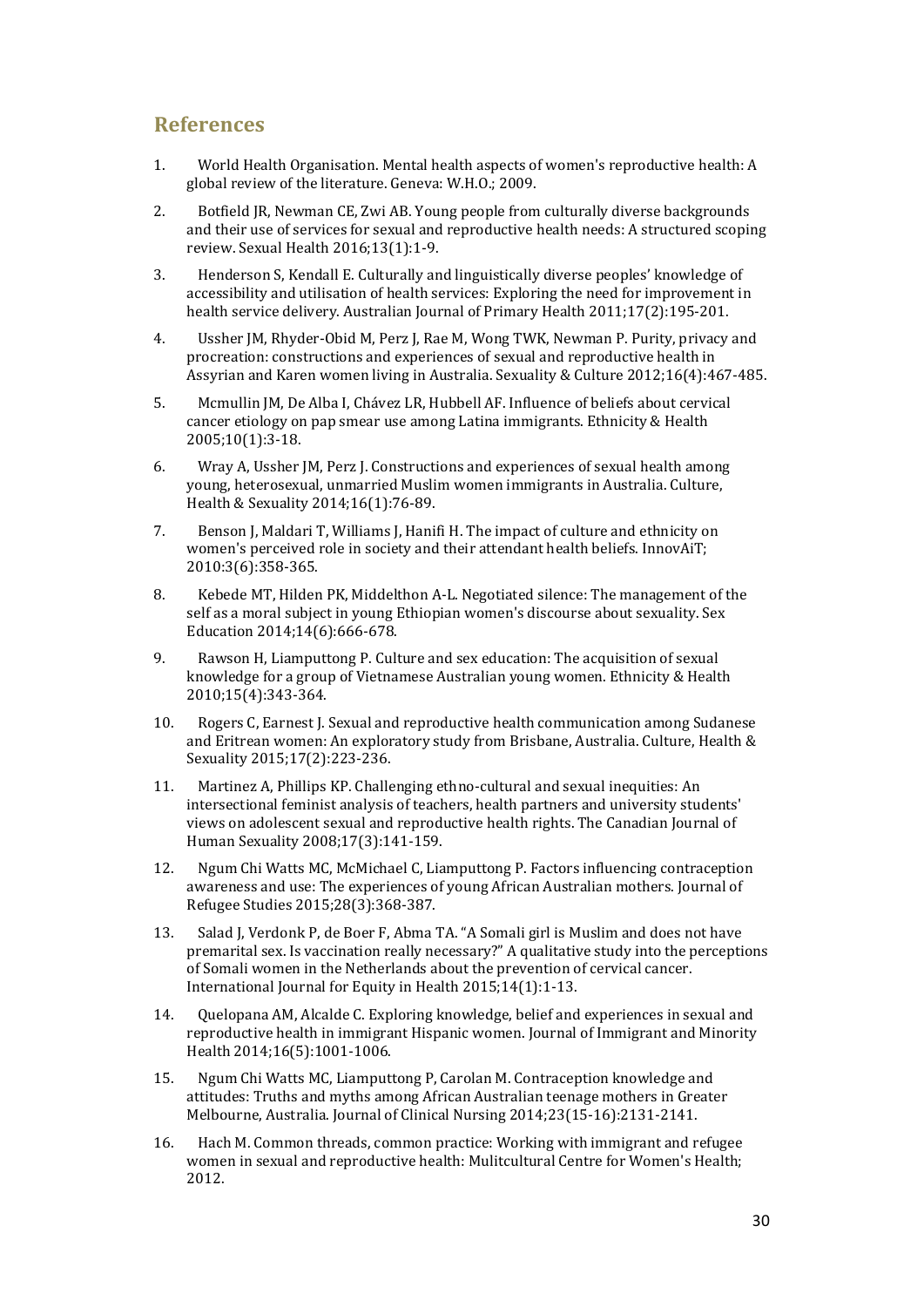- 17. Kreuter MW, McClure SM. The role of culture in health communication. Annual Review of Public Health 2004;25(1):439-455.
- 18. McMichael C, Gifford S. Narratives of sexual health risk and protection amongst young people from refugee backgrounds in Melbourne, Australia. Culture, Health & Sexuality 2010;12(3):263-277.
- 19. Hawkey A, Ussher JM, Perz J, Metusela C. Experiences and constructions of menstruation across culturally and linguistically diverse migrant and refugee women. Qualitative Health Research 2016; published on-line ahead of print DOI: 10.1177/1049732316672639.
- 20. Ussher JM, Perz J, Metusela C, Hawkey AJ, Morrow M, Narchal R, et al. Negotiating Discourses of Shame, Secrecy, and Silence: Migrant and Refugee Women's Experiences of Sexual Embodiment. Archives of Sexual Behavior 2017; published on-line ahead of print DOI: 10.1007/s10508-016-0898-9.
- 21. Braun V, Clarke V. Using thematic analysis in psychology. Qualitative Research in Psychology 2006;3(2):77-101.
- 22. Hawkey A, Ussher JM, Perz J. "If you don't have a baby, you can't be in our culture": Migrant and refugee women's experiences and constructions of fertility and fertility control. Reproductive Health 2017;forthcoming.
- 23. Hawkey A, Ussher JM, Perz J, Regulation and resistance: Experiences and constructions of premarital sexuality in the context of migrant and refugee women. Journal of Sex Research 2017;in press.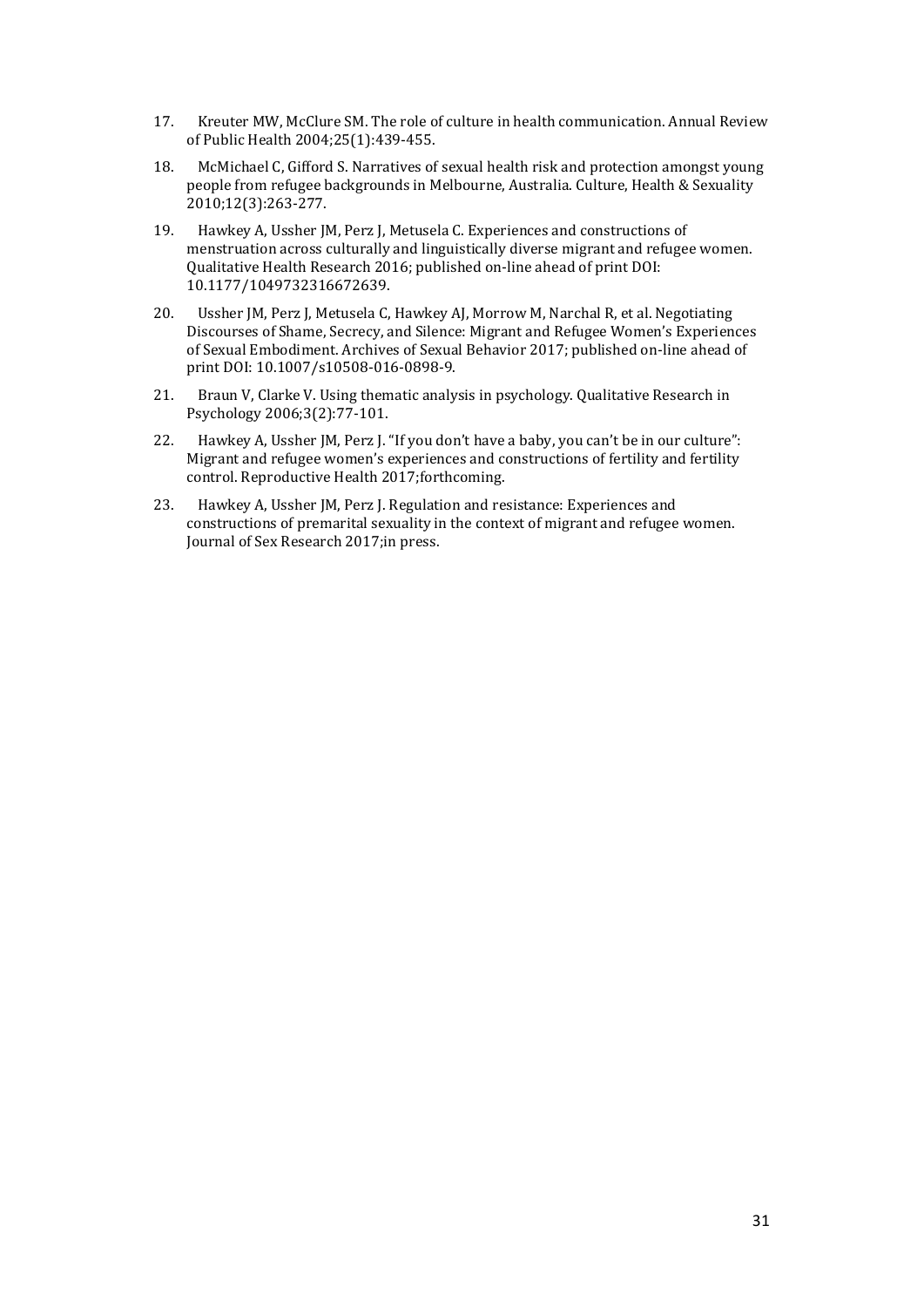# <span id="page-33-0"></span>**Appendix 1**

### **Sexual and Reproductive Health of Migrant and Refugee Women Interview and Focus Group Schedule**

#### **Becoming a Woman**

### *Menarche and menstruation*

To begin with I want to ask you a few questions about becoming a woman and having babies. One of the first signs of becoming a woman is when you start to bleed once a month. In Australia this is called menstruation. Did you know about bleeding/menstruation before it first happened to you?

When did you first find out anything about bleeding? What did you find out? How did you find out?

#### *Changes after menarche*

Did things change for you after you started bleeding? (e.g. by wearing particular clothes; by celebrating or having a feast?)

Is anything different in your life now when you bleed? (e.g. preparing food; washing your hair; social or work time; having sex?)

#### *Premenstrual changes*

Some women report changes before their period, which can be difficult, or can be positive. Is this something you're aware of? (Prompt: physical and psychological changes) Has it happened to you? In Australia this is called 'PMS'. Do you have a word for it?

#### **Becoming a Mother**

#### *Knowledge about pregnancy*

When you started bleeding did you understand that you were now able to have a baby? If not, when did you first find out anything about having babies?

#### *Knowledge about contraception*

Do you know about how to stop having babies? In Australia this is called contraception. Do you have a word for it?

Are you doing or using something to help you not have babies now? (e.g. traditional methods, withdrawal method, taking the pill, using condoms, IUD, etc.) (Why/why not?) Are you able to talk about this with your husband/partner?

For women who use contraception: How do you find these methods? (positive/negative consequences; how happy are you with contraceptive choice?; any consequences in terms of changed menstrual cycle or changes in sexual desire?)

Do you worry about trying to have a baby or trying not to have a baby?

For women who do not use contraception: What are you beliefs surrounding contraception use? (e.g. religious, cultural)

If you want to stop having a baby in the future, what methods of contraceptives would you use? What methods wouldn't you use? Why? (e.g. concerns or worries)

#### *Knowledge about menopause*

When women's bleeding has stopped, it is called menopause – do you use this word? If not, do you have a word for it?

Do you know what happens to women's bodies during menopause? What do you think about menopause? (e.g. any concerns?)

Has this happened to you? What was your experience? (e.g. what are your thoughts/experiences about 'hot flushes' or vaginal dryness?)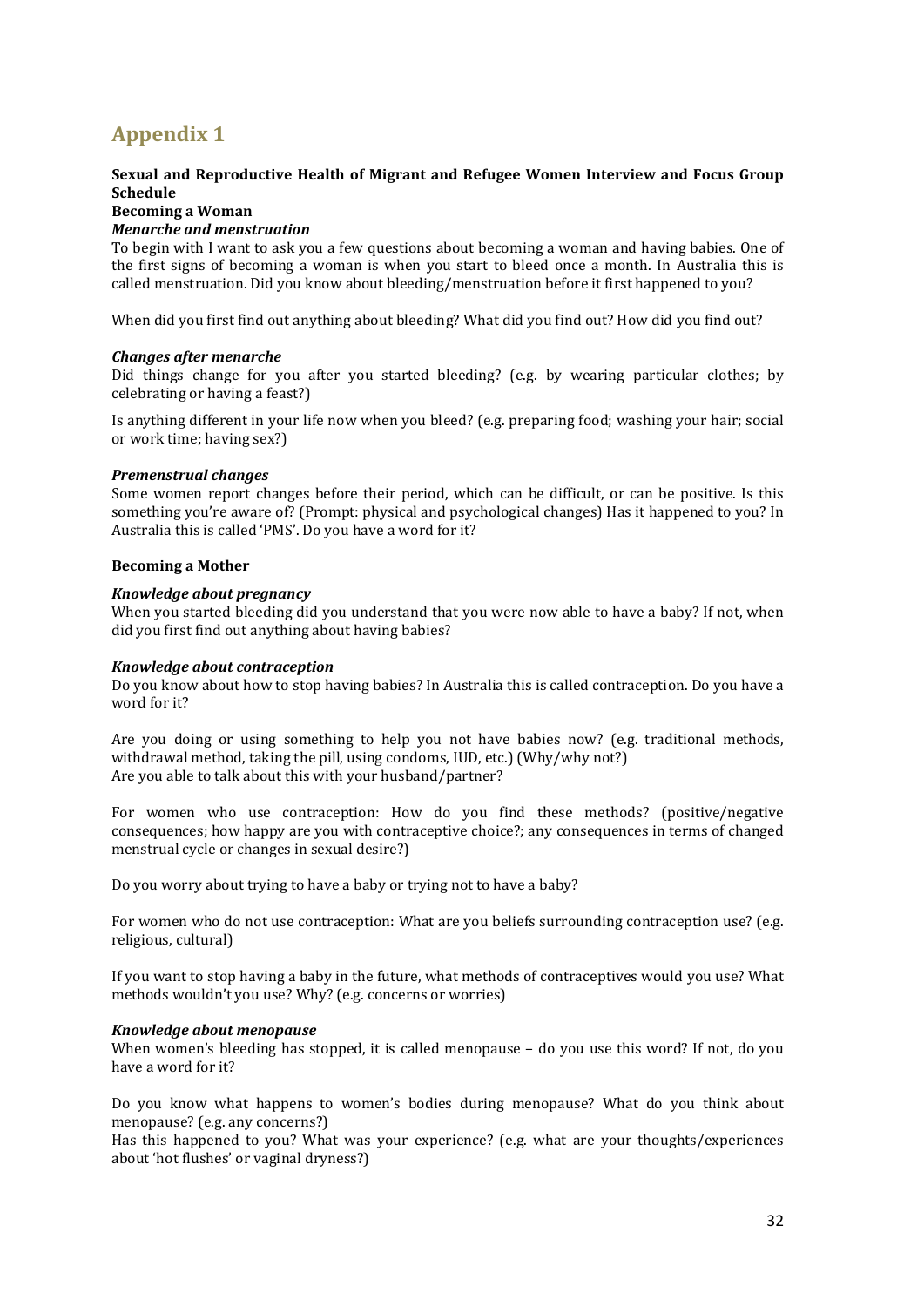### **Being in love and having sex**

#### *Sex before marriage*

In Australia and Canada, many people choose to have relationships and to have sex before they are married. What would happen if a woman in your culture met a man and wanted to have sex, but they were not married? Is this something you would do?

Some cultures allow certain sexual practices before marriage – as long as sexual intercourse does not take place, and the woman remains a virgin. Are certain things ok in your culture, such as touching each other intimately, oral sex, anal sex, Skype sex, when you are not married? Would you engage in such practices before marriage?

If a woman in your culture were to have sex before marriage, is there anything she could do to regain her virginity? For example having a hymen repair?

### *Choosing a partner*

Married women: Is it ok for you to choose who you want as a partner/husband? Did you choose your husband?

Unmarried women: Is it ok for you to choose who you want as a partner/husband? What do you consider to be important when considering a man for marriage?

What would happen if a woman in your culture fell in love with another woman?

### **Sexual pleasure and desire**

For women who have sex: In your culture, are women expected to enjoy and want sex?

Do you ever feel like you want to have sex? What does this feel like?

Can you show this to your husband or is it always what your husband wants that counts? What happens if you show your husband that you want to have sex; do you ever worry about not wanting to have sex?

For women who have not had sex: Despite not being married/sexually active, is sex something you think about? Do you ever feel like you want to express your sexual desire?

Do you ever explore your body in a sexual way? Did you feel pleasure from this?

Do you ever feel attracted to another person (e.g. physically/emotionally)? What does this feel like? Can you express your desire towards that person?

Do you think it is important to be sexually attracted to a potential partner/husband? (Why/why not?)

Do you think your views on sex have changed at all across your time in Australia?

#### **Talking about Sex**

Now we are going to move on to talk about sexual desires and concerns. Do you ever talk about sex with your husband/partner? (Do you talk about what you want and when you want it? Can you say no to sex? Can you say no to certain kinds of sex that you don't want?)

If you can't talk about sex with your husband/partner, what is stopping you?

Do you ever talk about sex with anyone else? (daughters, friends, fiancé, partner, doctor) If yes, what do you talk to them about?